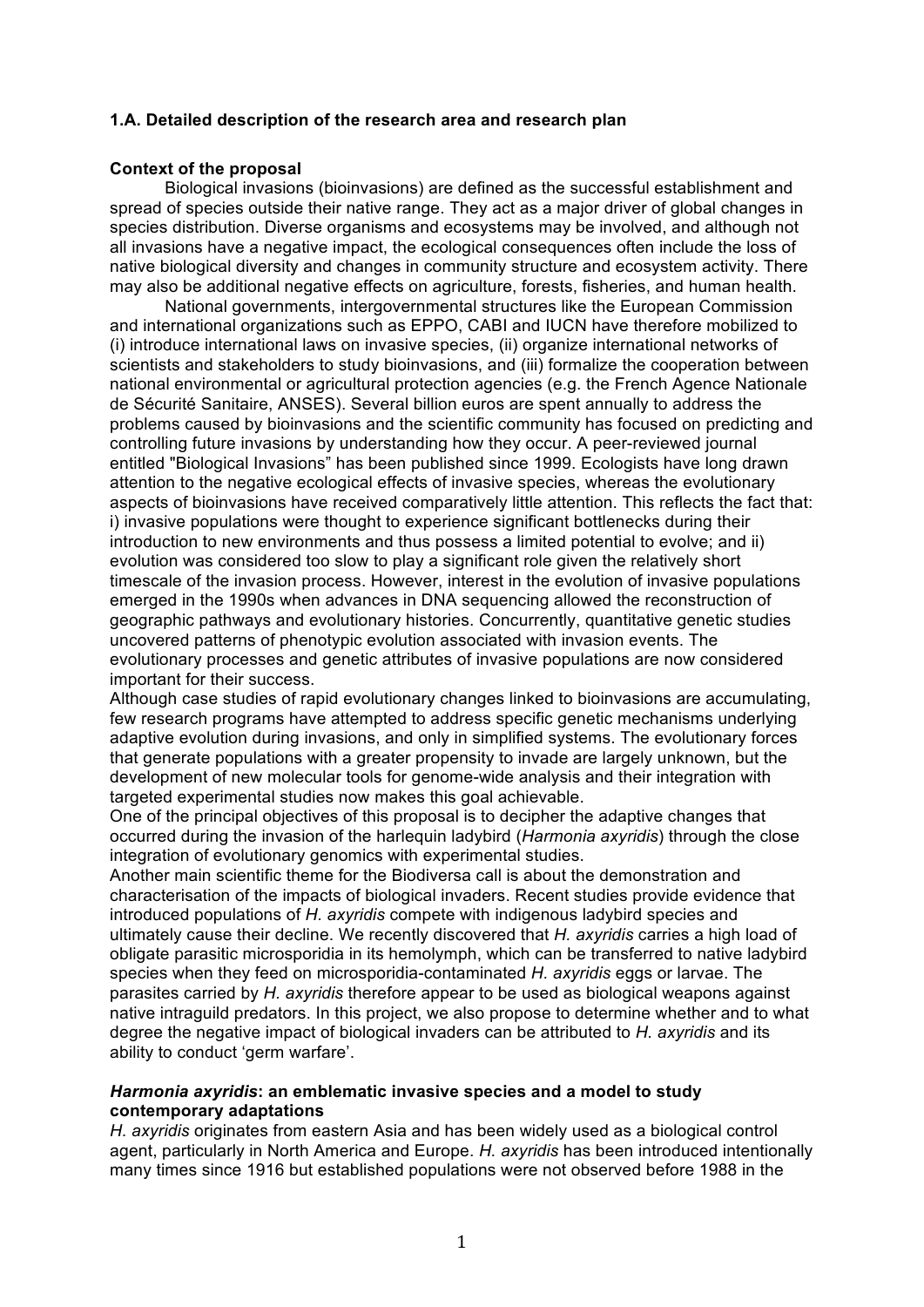USA, 2001 in Belgium and 2004 in England<sup>1,2</sup>. H. axyridis is now also found in South America and South Africa. The main negative impacts<sup>1</sup> include: biodiversity deterioration through non-target prey and intraguild predation; pullulation in houses (often causing allergies); and the deterioration of taste and quality in fruit products, including wine. Population genetic analysis carried out by the French applicants in this proposal have reconstituted the distribution modes and invasion routes of *H. axyridis* over the whole invaded area with a high level of precision and confidence, and have demonstrated the nature and intensity of the accompanying demographic events<sup>3</sup>. These studies have shown that the native range has been the origin of two independent principal foci in the East and West of North America. It is not clear whether these were accidental or related to the introduction of populations for biological control. Europe seems to have been invaded by a mixture of individuals originating from Northeast America and a biological control strain imported from Asia by INRA. Finally, the invasive foci in South America and South Africa probably originate from the invaded area in Northeast America.

The long delay between the first (intentional and targeted) introductions and the worldwide invasion suggests that evolutionary shifts have been needed to achieve invasive success. The French applicants on this proposal have therefore initiated quantitative genetics studies of several life-history traits that may be decisive for invasion. Noticeably, the biocontrol individuals have a poor survival rate during quiescence at low temperatures and suffer significantly more from fungal infection than individuals collected from different native or invasive populations<sup>4</sup>. This suggests that mass rearing of biocontrol agents can induce genetic changes in life-history traits that are important for the success of field releases or for the evolutionary trajectory of wild populations, providing an appealing explanation for the inability of biocontrol populations to establish themselves for longer periods following the many releases that have been attempted to encourage acclimation. These studies have also revealed the existence of significant differences in several life-history traits between native and invasive populations of *H. axyridis*. Invasive individuals have shorter generation times and higher fecundity than native populations without paying a cost in terms of life expectancy<sup>5</sup> (also B. Facon, unpublished results). Invasive populations also do not appear to experience the inbreeding depression suffered by native populations. Therefore, rather than posing a barrier to invasion as often assumed, bottlenecks may enable the evolution of invaders by purging deleterious alleles and maintaining fitness even when inbred $5$ . Based on interspecific comparisons and biochemical analysis, the German and Belgian applicants in this proposal have characterized two further traits that may have played an important role in the invasive success of H. axyridis<sup>6</sup>: a strong immune response (reflected by the production of large numbers of antimicrobial peptides<sup>7</sup> and the alkaloid harmonine<sup>8</sup>) and a spectacular aggregation behavior (linked to recently-identified pheromones). Thus far, these traits have been characterized in populations representing only a small area within the global invasive range of *H. axyridis* (i.e. Germany and Belgium).

The Belgian applicant is studying the aggregation behavior of *H. axyridis* inside buildings and dwellings during unfavorable winter conditions, which allows the invasive beetle to survive cold winters in the invaded areas<sup>9</sup>. Overwintering aggregation behavior in *H. axyridis* involves five steps<sup>10</sup>. First, ladybirds leave feeding sites and orientate to the macrosite, defined as the visual feature on the horizon towards which ladybirds fly to aggregate. Second, the beetles alight on the surface of the macrosite. Third, they choose to stay or not

<sup>!!!!!!!!!!!!!!!!!!!!!!!!!!!!!!!!!!!!!!!!!!!!!!!!!!!!!!!</sup> <sup>1</sup> Koch (2003) J Insect Sc 3:1-16; <sup>2</sup> Majerus et al. (2006) Ecol Entomol 31: 207-215; <sup>3</sup> Lombaert et al. (2010) PLoS ONE 5: e9743; 4 Tayeh et al. (2012) Evol Appli 5: 481-488; <sup>5</sup> Facon et al. (2011) Curr Biol 21: 424-427; <sup>6</sup> Schmidtberg et al. (2013) Biol Letters, in press; <sup>7</sup> Vilcinskas et al. (2013) Proc Royal Soc B 280: 2012-2113; <sup>8</sup> Röhrich et al. (2012) Biol Letters 8:308-311; <sup>9</sup> Labrie et al. (2008) Ann Entomol Soc Am 101: 860-866; 10 Nalepa et al. (2005) Env Entomol 34: 425-431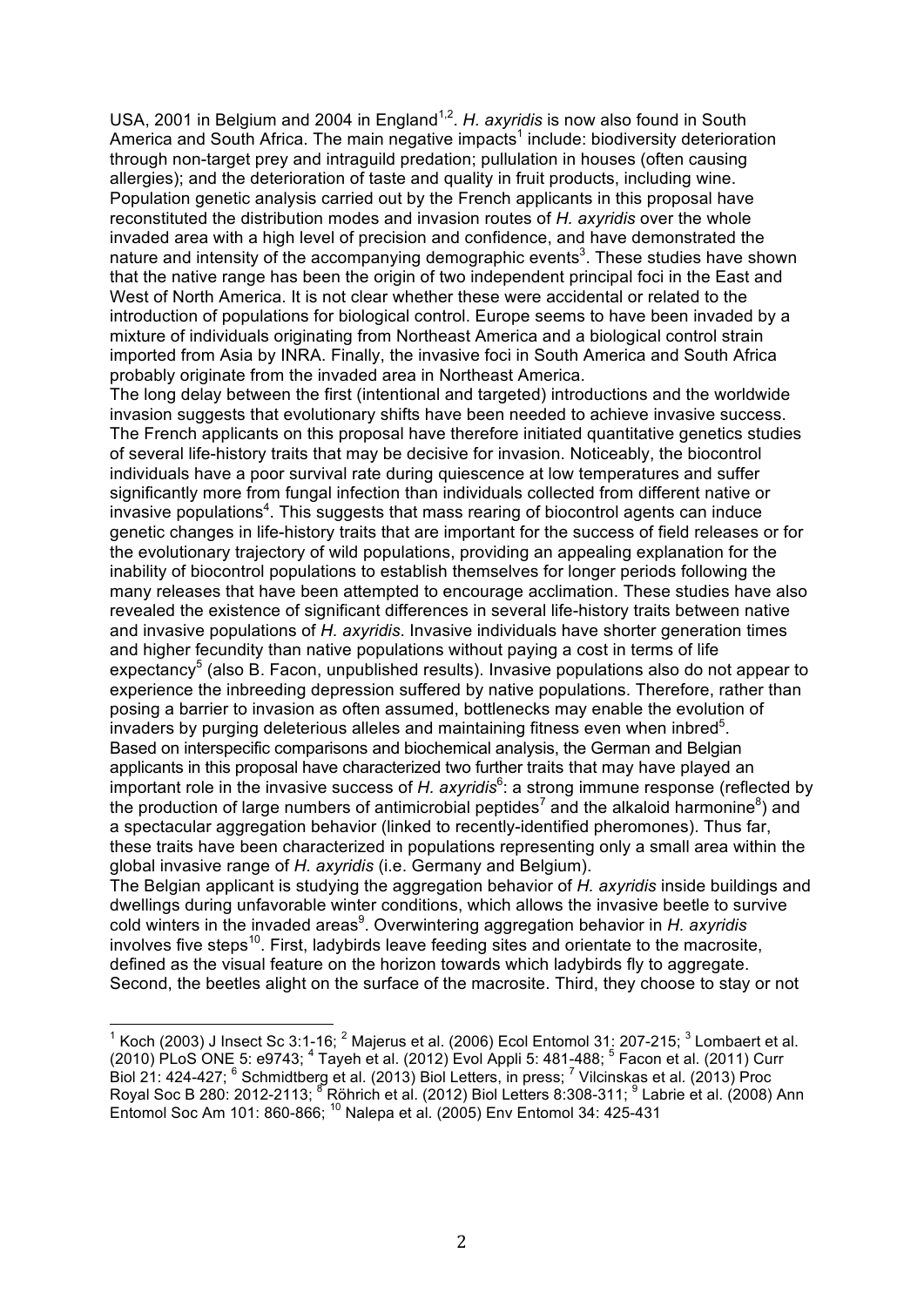according to the substrate features. Fourth, they search for a microsite shelter wherein ladybirds take refuge to overwinter. Finally, they settle at the microsite. The Belgian applicant has shown that pheromones and other area-marking semiochemicals are involved in the process of aggregation site selection in invasive strain of *H. axyridis11, 12* although there are no data concerning the ability of native *H. axyridis* strains to produce, release and perceive semiochemicals in the aggregation process.

## **Overall objective and main challenge**

**This project aims to decipher the adaptive pathways underlying the global invasive success of** *H. axyridis* **and to assess the negative impacts on native ladybird species.** We will carry out genome-wide comparisons of appropriate populations (native, invasive and biocontrol) taking demographic history into account to avoid erroneous inferences from genomic regions under selection. Such misinterpretations can occur if populations have recently endured extreme demographic events (bottlenecks and admixtures). We will avoid this potential pitfall by using an interdisciplinary approach combining genomics, population genetics modeling, statistics, and experimental evolutionary biology.

More specifically, we will improve on the traditional blind population comparison approach by 1) using improved statistical methods and simulation studies to help with the interpretation of results, 2) complementing the data using a candidate-trait approach focusing on the adaptive response of three traits already known to have evolved during invasion as well as two traits that, based on interspecific comparisons and biochemical analysis, may have play an important role in the invasive success of *H. axyridis*. Three traits are known to have evolved during invasion but there are no data concerning their genetic determinism, so we will use experimental selection to produce laboratory populations that have evolved new phenotypes for each of these traits. Genome-wide comparison of these laboratory-evolved populations will provide insight into the adaptive pathways in a simplified context, identifying the corresponding genomic regions. There are some data available for the other two candidate traits, i.e. harmonine biosynthesis and antimicrobial gene expression for the strong immune response and pheromone production for the aggregation behavior, but it is unclear whether these traits differ among native, invasive and biocontrol *H. axyridis* populations. We will therefore carry out quantitative genetics experiments to investigate potential adaptive shifts during invasion by testing for consistent phenotypic differences exist between native, invasive and biocontrol populations, and match these data against the genome-wide comparisons to determine the nature of evolutionary changes during invasion.

## **Specific objectives and associated challenges**

The scientific program has been divided into six work packages, each led by the most competent expert scientists involved in the project.

## **WP.01: DEVELOPMENT OF GENOMIC AND TRANSCRIPTOMIC RESSOURCES/DATA AND ASSOCIATED STATISTICAL METHODS**

Task coordinators: A. Estoup, H. Vogel

Task participants: M. Gautier, A. Loiseau, A. Vilcinskas, R. Lehmann, H. Ringys-Beckstein, S. Gebauer-Jung, a PhD student, and a 24-month post-doctoral scientist.

We will optimize available *H. axyridis* genomic and transcriptomic resources, produce new genomic and RNA-Seq data for the various populations studied in WPs 03-05 and improve available statistical methods or develop new ones to identify genomic regions with selection

<sup>&</sup>lt;sup>11</sup> Verheggen et al. (2007) J Chem Ecol 33: 2148-2155; <sup>12</sup> Durieux et al. (2012) J Ins Phys 58: 801-807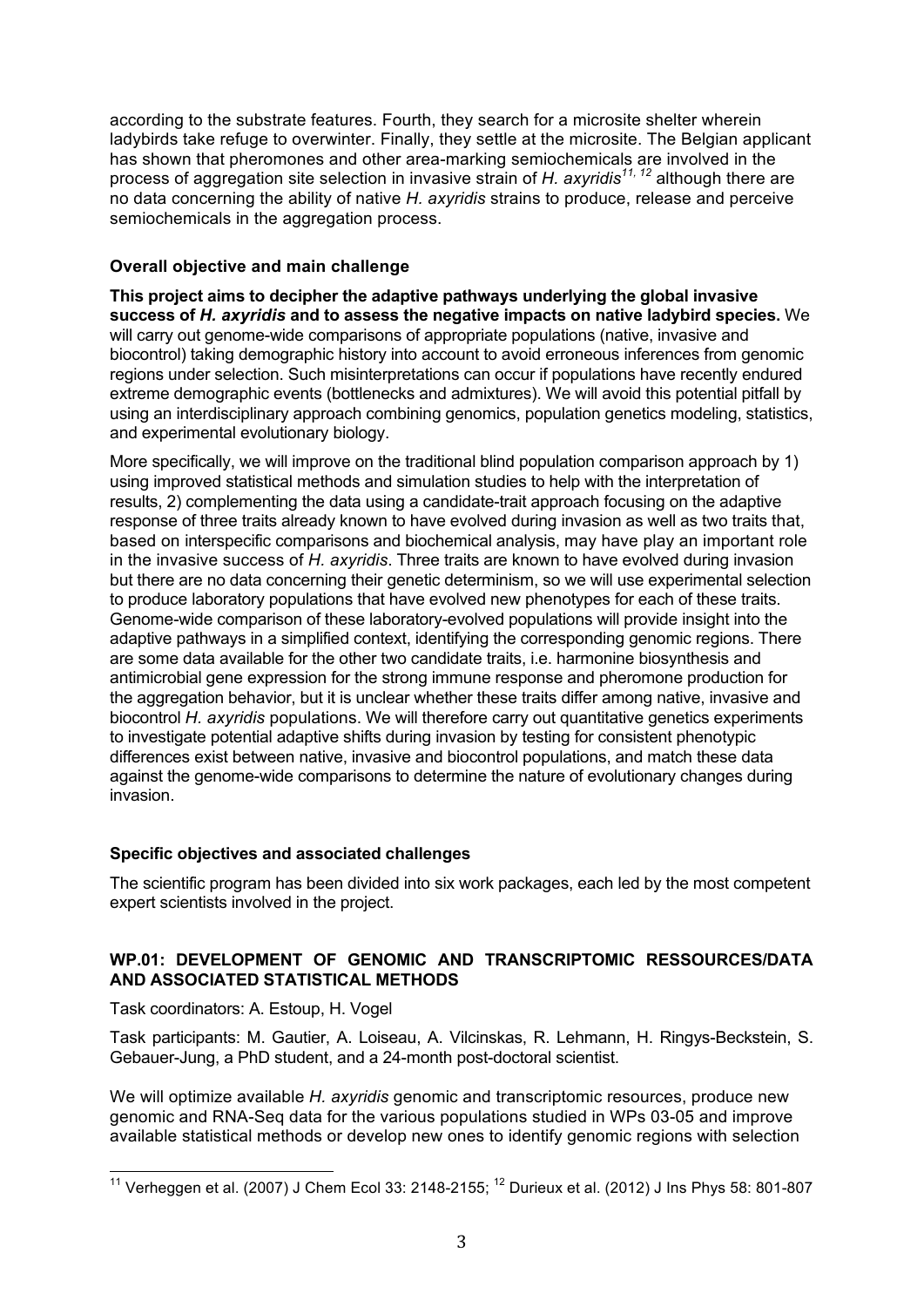signatures from population SNP data. Over the last two years, the French applicants have produced a large amount of *H. axyridis* genomic data (de novo genome sequences from various shotgun sequencing projects, as well as preliminary population genomic data from RAD sequencing) and the German applicants have produced *H. axyridis* transcriptomic data. We will pool these large NGS datasets into a single genomic resource (i.e. first annotated draft assembly for the ~350 Mb *H. axyridis* genome) and expand the NGS dataset mainly through the production of RAD or shotgun sequence data using population pools to reduce costs in order to answer the evolutionary questions posed in the other WPs. Genome sequencing and annotation will be enhanced by generating a tissue- and treatment-specific expression map of *H. axyridis*, including a wide range of tissues from adults, different larval instars and pupae. This transcriptome will be assembled de novo to generate a backbone, which will be used to map individual tissue, developmental and treatment-specific RNA-Seq data (see WP.04) and to support gene identification in the genomic datasets. In turn, the genomic draft assembly will be used to map the transcriptome data from the different developmental stages and the RNA-Seq data obtained from the different *H. axyridis* populations. For comparison, we will also use RNA-Seq to generate tissue- and treatmentspecific expression maps of two native European ladybird species (*Coccinella septempunctata* and *Adalia bipunctata*), which are endangered by *H. axyridis* (see WP.06 for details).

We will identify genomic regions involved in laboratory-based experimental evolution and during natural invasions using established statistical methods as well as new ones developed by Mathieu Gautier in collaboration with researchers from the INRA-sponsored IGGIPop "jeune équipe" group specializing in statistical methods applied to population genetics and genomics (also located at CBGP).

Risks: The production of genomic resources and data is in progress and there are no substantial risks at this stage. If it may not be possible to produce new and more relevant statistical methods, we will rely on already established ones.

## **WP.02: SIMULATION-BASED INVESTIGATIONS TO DETERMINE GENOMIC SIGNATURES OF ADAPTATION**

Tasks coordinators: M. Gautier, A. Estoup

Task participants: B. Facon (in collaboration with the main author of the software QuantiNemo, i.e. Dr S. Neuenschwander, University of Lausanne, Switzerland)

We will use the individual-based, genetically explicit stochastic simulation program QuantiNemo<sup>13</sup> to simulate appropriate datasets. QuantiNemo was developed to investigate the effects of selection, mutation, recombination and drift on quantitative traits with varying architectures in isolated or structured populations connected by migration and located in different habitats. The program is highly flexible at various levels, e.g. population models, selection features, trait architecture (especially the number of genes involved), neutral marker types (SNP or microsatellites), genetic maps for QTLs and/or markers, environmental features, demography and mating system. In order to fit the situations studied in WPs 03 and 05, the datasets simulated using QuantiNemo will verify appropriate designs regarding the above components. We will use the statistical methods described in WP.01 to identify key genomic regions that will be used to analyze the datasets simulated with QuantiNemo. These simulation-based studies will allow the proper interpretation of genome analysis data in this project.

Risks: AE and MG both have expertise in simulation-based testing of the robustness and power of population genetics methods. CBGP has sufficient computer resources. S. Neuenschwander has agreed to provide help with QuantiNemo if necessary. We therefore believe there are no major risks in this work package.

<sup>&</sup>lt;sup>13</sup> Neuenschwander et al. (2008) Bioinformatics 24: 1552-1553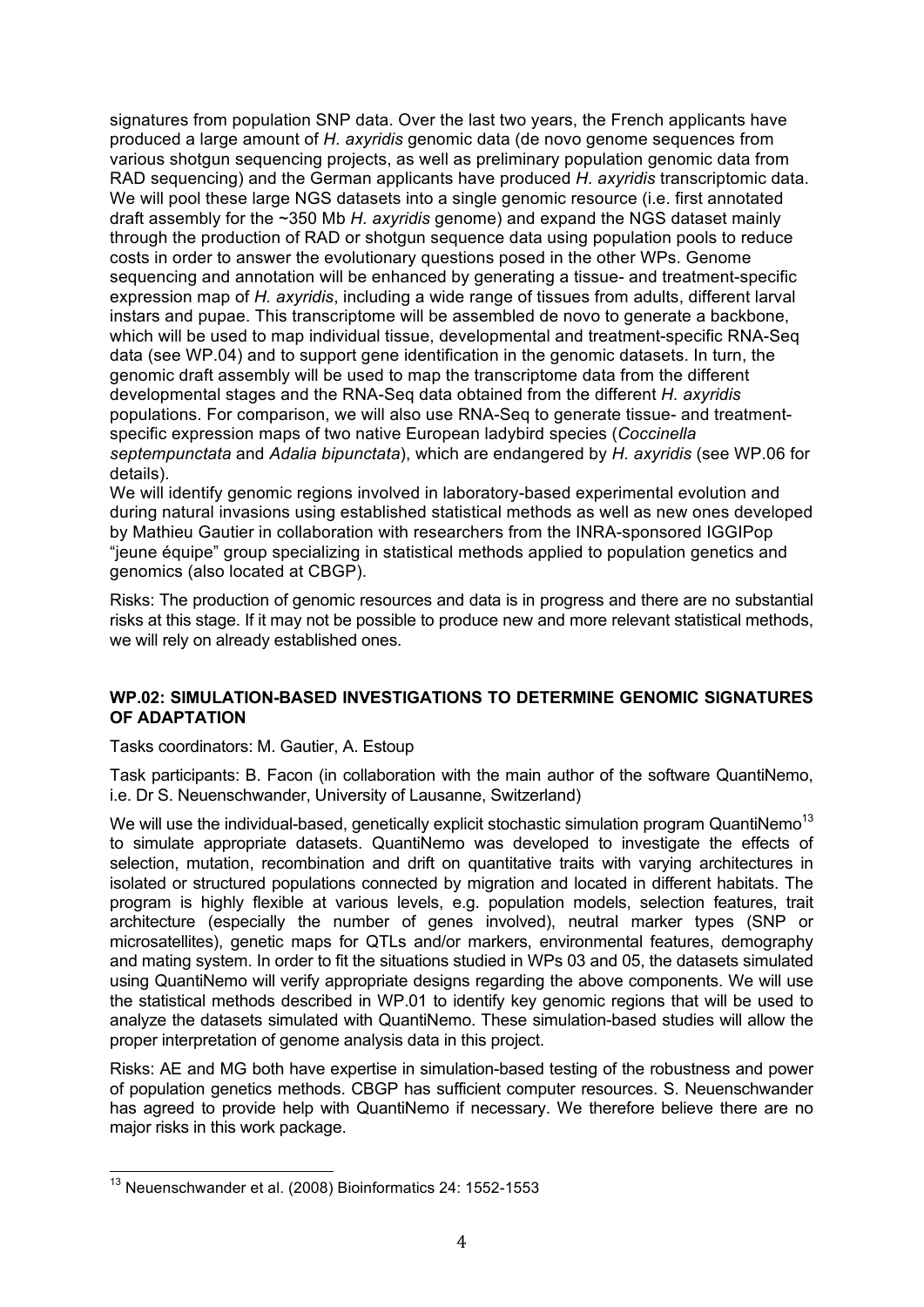## **WP.03: LABORATORY SELECTION EXPERIMENTS AND THE GENETIC BASIS OF THREE TRAITS THAT EVOLVE DURING INVASION**

#### Task coordinator: B. Facon

Task participants: A. Estoup, B. Serrate, A. Loiseau, a two-year temporary appointment (CDD level AI), and an engineer (recruitment at the end of 2013).

In this work package we will carry out laboratory experiments to mimic adaptive shifts that may occur during the introduction of invasive species into a novel environment. The first objective will be to measure the adaptive response (amplitude, speed and associated trait shifts) of three traits known to be associated with invasiveness in *H. axyridis*. We will then analyze the genomic basis of the phenotypic changes in evolved populations. This will i) validate the genomic tools acquired in WP.01, ii) provide information on the genetic architecture of these traits (a small number of major genes vs. a large number of weak-effect genes) and the homogeneity or heterogeneity of evolutionary trajectories among replicates, and iii) provide candidate genes/genomic regions, which we will monitor during the analysis of field populations in WP.05. The three traits we will study are cold resistance<sup>14</sup>, generation time and inbreeding depression<sup>5</sup>, all of which have played a role during invasion in *H. axyridis* and show phenotypic differences among native, invasive and biocontrol populations. The experiments will involve a native *H. axyridis* population (probably from China) or an invasive population with significant phenotypic and genetic variation (e.g. Southeastern French population). Before selection experiments per se, we will determine the amount of genetic variability for these three traits in the  $F_1$  generation. If the standing genetic variation is so low that is will compromise the experiment, we will create an artificial *H. axyridis* population by mixing several populations from the native area. As with any admixture, this will create undesirable linkage disequilibria, which we will reduce by allowing the populations to evolve for 4-5 generations.

From the initial population, we will establish five selected and five control lineages per trait. For generation time, we will select for both higher and lower trait values. For cold resistance, we will select only for greater resistance since the imposed selection pressure (cold shock) kills individuals with lower trait values. For inbreeding depression, we will create serially inbred (fullsib crosses) and control lines. Preliminary results suggest that deleterious mutations may be purged in as little as three generations.

The mean generation time is approximately one month. We will therefore let the experiment run for each trait for 8-10 generations before measuring the phenotypic responses of both the trait under selection and other major fitness traits (e.g. fecundity and larval survival) to the different selection regimes, in order to detect potential trade-offs. Inbreeding depression will be measured on egg hatching and larval survival. We will then carry out a comparative whole-genome analysis of the control and selected lines using the high-density SNP markers developed in WP.01. The genomic data will be analyzed in the light of recommendations obtained in WP.02. Ultimately, this will identify a number of genomic regions that have responded to artificial selection.

Risks: The main risk reflects the potential failure of experimental evolution. However, the applicants are experts in the rearing of *H. axyridis* in the laboratory and using this species for experimental evolution and selection studies, and it is already known that standing genetic variation exists in natural populations for the three chosen traits. Failure in this task also does not compromise the natural population aspects of the project.

### **WP.04: QUANTITATIVE GENETIC ANALYSIS OF PHENOTYPIC DIFFERENCES IN AGGREGATION BEHAVIOR, IMMUNITY AND STRESS RESPONSES BETWEEN THE THREE TYPES OF** *H. AXYRIDIS* **POPULATIONS**

<sup>&</sup>lt;sup>14</sup> Lombaert et al. (2008) Biocontrol 53: 89-102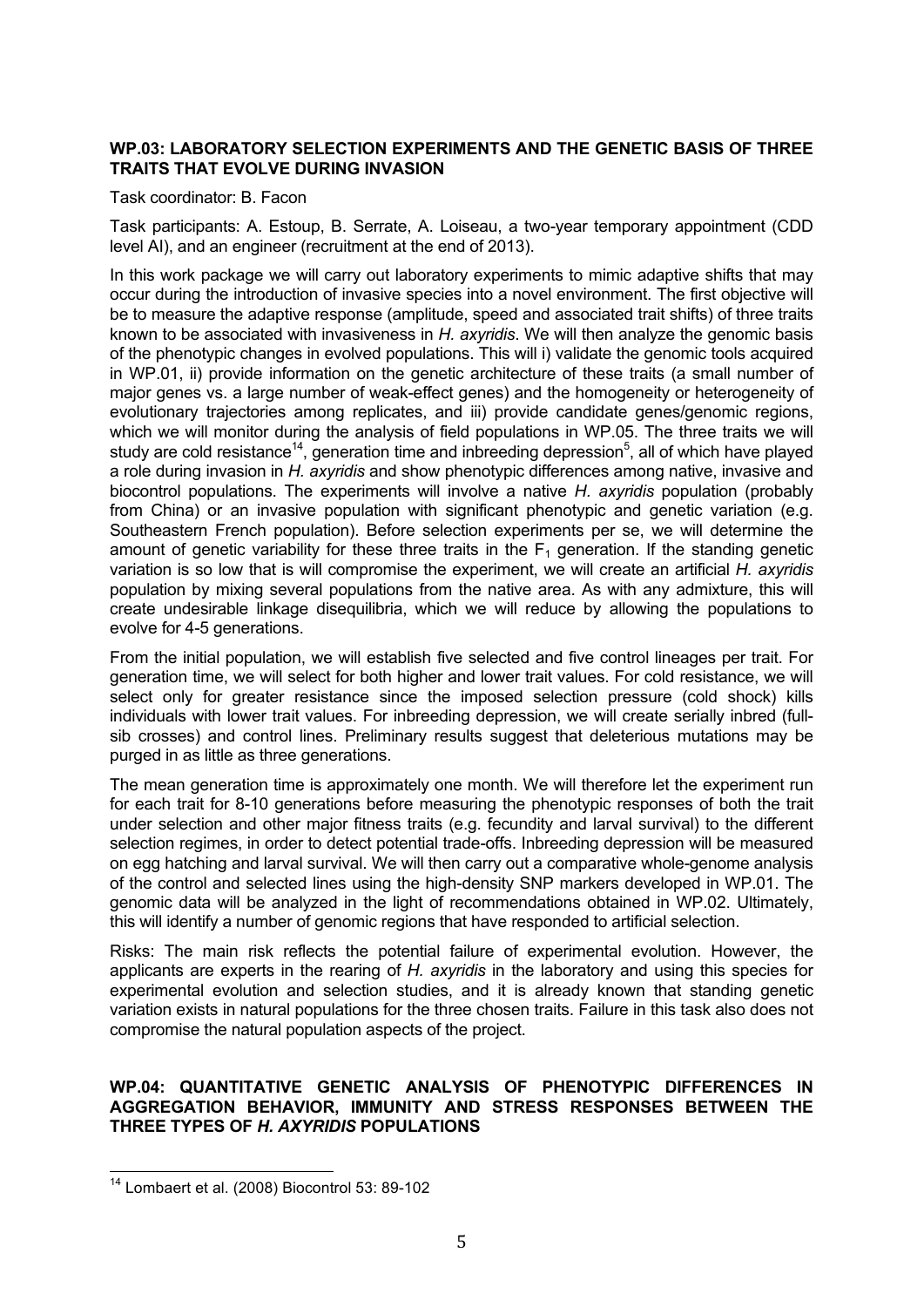Task coordinators: F. Verheggen, A. Vilcinskas

Task participants: H. Vogel, H. Schmidtberg, R. Röhrich, R. Lehman, H. Ringys-Beckstein, S. Gebauer-Jung, E. Joie, A. Vandereycken and two PhD students

The aim of this WP is to determine whether aggregation behavior, immunity and stress responses have evolved during *H. axyridis* invasions. We will study phenotypic differences using quantitative genetics from first principles (e.g. for aggregation behavior caused by pheromones and hormones, and the unusually strong immune response).

The aggregation behavior observed in autumn and winter in most invaded areas is induced by volatile and non-volatile molecules produced by *H. axyridis* specifically at this time of year. These molecules guide the individuals toward aggregation sites over long and short distances. We will collect the semiochemicals that guide this aggregation behavior, separate them by gas chromatography and quantitatively identify them by mass spectrometry to determine differences in composition and quantity in the three *H. axyridis* populations. We will focus on two groups of semiochemicals: (1) beta-caryophyllene, previously shown to attract individuals at a distance and induce aggregation<sup>11</sup> and (2) non-volatile cuticular hydrocarbons (including saturated and unsaturated C23 to C31), which are deposited on the surface the beetles are exploring to guide individuals toward their aggregation site. The Belgian applicants have previously shown that aggregation behavior is present in autumn/winter but not in spring/summer (Durieux et al, unpublished). We propose a hypothesis that the three *H. axyridis* populations will show different behavioral responses toward the aggregation-promoting semiochemicals discussed above. Behavioral assays will be carried out using mixtures of overwintering individuals and individuals belonging to the three strains. Finally, electrophysiological assays will be carried out to study differences in the organization of the antennal olfactory system, which allow the beetles to perceive these semiochemicals.

The innate immunity and stress responses (e.g. heat shock response) will initially be studied by the comparative analysis of immune competence and stress-related traits in the three different populations of *H. axyridis*. Candidate genes will then be identified by comparing RNA-seqbased gene expression dynamics between non-challenged and immune-challenged beetles, and between non-challenged beetles and those subjected to abiotic stress conditions such as heat shock or water deprivation. These comparisons will be carried out using the three different *H. axyridis* populations and also the native European ladybird species *C. septempunctata* and *A. bipunctata*. The data will enable us to compare the native and invasive ladybird beetle populations at several levels: a) the complexity and number of immune effector and stress-related transcripts, b) the extent of immune and stress responses at the transcriptome level, and c) candidate genes with a specific selection pattern not only between *H. axyridis* populations but also between *H. axyridis* and the two native ladybird species (see also WPs 05 and 06). Finally we will functionally characterize selected immunity and stress related genes using RNAi.

Risks: The participants are experts in the analysis of semiochemicals and behavior (FV) and immunity and stress responses (AV and HV) in a number of species, and we can thus foresee no substantial risks at this stage. Although the effectiveness of RNAi can differ depending on the insect species, this method for the targeted knock-down of transcripts has worked exceptionally well in Coleoptera.

## **WP.05: IN NATURA GENOMIC STUDIES OF RAPID ADAPTIVE SHIFTS ASSOCIATED WITH INVASION**

#### Task coordinator: B. Facon

Task participants: A. Estoup, A. Loiseau, M. Gautier, F. Verheggen, A. Vilcinskas, H. Vogel, S. Gebauer-Jung, R. Lehman, a PhD student and a 24-month post-doctoral scientist (see WP. 01)

This WP will involve a candidate-trait genomic study using natural populations, focusing on the candidate genomic regions and transcripts identified in WPs 03 and 04. To detect evolutionary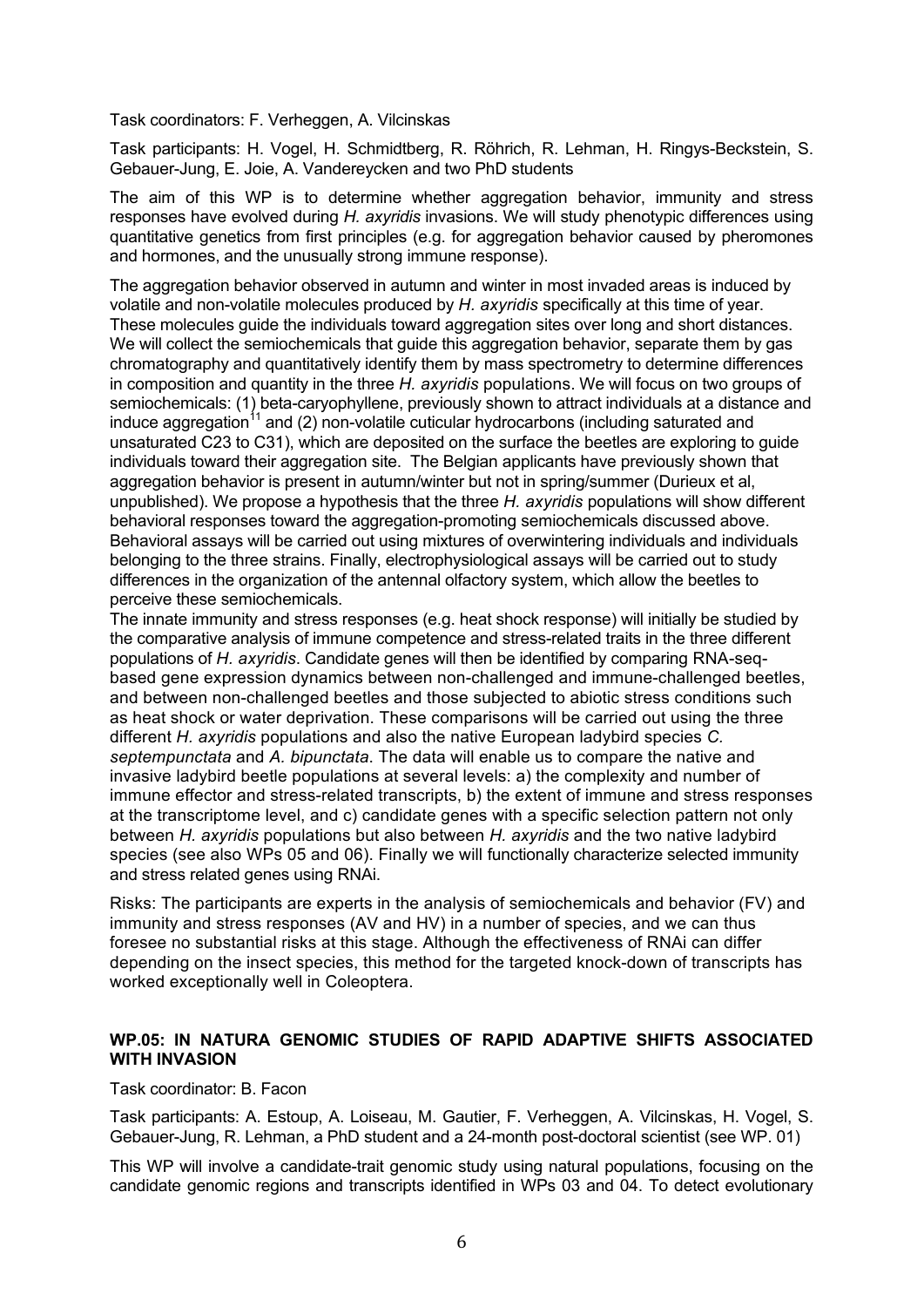changes that may (at least in part) explain invasiveness, we will first compare several native populations with invasive populations whose introduction history is well known<sup>3</sup>. We will also compare biocontrol populations and natural populations (from both native and invaded areas) to help explain why biocontrol populations have not become invasive despite repeated introduction attempts. We propose that traits selected involuntarily during the breeding of biocontrol strains in the laboratory could be responsible for this lack of success (e.g., poor cold resistance).

Comparisons between populations from invaded areas will help to identify post-invasion evolutionary changes. We will first compare populations along transects from the core to the front of invasion. This will show whether spatial sorting, which is already known to be associated with heterogeneity in dispersal, also sorts individuals according to other traits (e.g. generation time). We will then test for local adaptation patterns, specifically targeting cold resistance, by comparing populations along latitudinal gradients in both invaded and native areas.

We will particularly seek to determine (i) whether the observed patterns of adaptation are congruent between experimentally-selected populations and natural invasive populations, (ii) whether the observed adaptations result from the action of a few genes with major effects or a large number of genes with weak effects; (iii) the type of selection process involved (positive, balancing, disruptive or background selection); (iv) whether the adaptations are due to the emergence of new variants (mutations) or variants already present ("standing variation"). Finally, the use of several replicate populations from each population type (biocontrol, invasive and native) in all comparisons will determine whether or not evolution consistently relies on the same genetic trajectories (parallel evolution).

In practice, the patterns of differentiation over the entire genome will be analyzed with highdensity SNP markers in populations sampled in the field. Pools of 30-50 individuals from each population will be sequenced, as this represents the most cost-effective strategy for the largescale deployment of this approach<sup>15</sup>. The pertinence of this approach will be tested in WP.02. Many samples from native, invasive and biocontrol populations of *H. axyridis* are already available (stored in ethanol). Additional samples will be obtained to complete latitudinal gradients and gradients from the core to the invasive front for each invaded zone.

By comparing "controlled" laboratory approaches and more observational approaches using naturally-evolved populations, this task will provide insight into the suitability of pangenomic SNP markers to i) reconstruct the genetic architecture of traits of interest, and ii) decipher the genetic basis of contemporary adaptation in natural situations.

Risks: The risk here is that the results are inconsistent with experimental selection. WP.02 has been designed to facilitate the interpretation of such results. Even unfavorable result would be of interest from both a methodological point of view (relevance of experimental selection) and a fundamental point of view (evolution proceeding through random genetic pathways)

## **WP.06: CHARACTERIZATION OF THE ROLE OF** *H. AXYRIDIS***-ASSOCIATED MICROSPORIDIA IN INDIGENOUS LADYBIRD DECLINE**

Task coordinator: A. Vilcinskas

Task participants: H. Vogel, B. Facon, A. Estoup, H. Schmidtberg, R. Röhrich, H. Ringys-Beckstein and a PhD student

We will experimentally test whether indigenous ladybird species become infected with microsporidia when they feed on *H. axyridis* eggs and larvae by screening for their presence in indigenous ladybird species collected in areas where *H. axyridis* is present or absent. To do so, we will use a variety of previously-described primer sets for the specific amplification of the microsporidial 16*S* rRNA gene in ladybird eggs and tissues<sup>16</sup>. Specimens will be collected from different sites throughout Europe.

<sup>!!!!!!!!!!!!!!!!!!!!!!!!!!!!!!!!!!!!!!!!!!!!!!!!!!!!!!!</sup> <sup>15</sup> Futschik & Schloetterer (2010) Genetics 186:207-218; <sup>16</sup> Vilcinskas et al. (2013) Science, in revision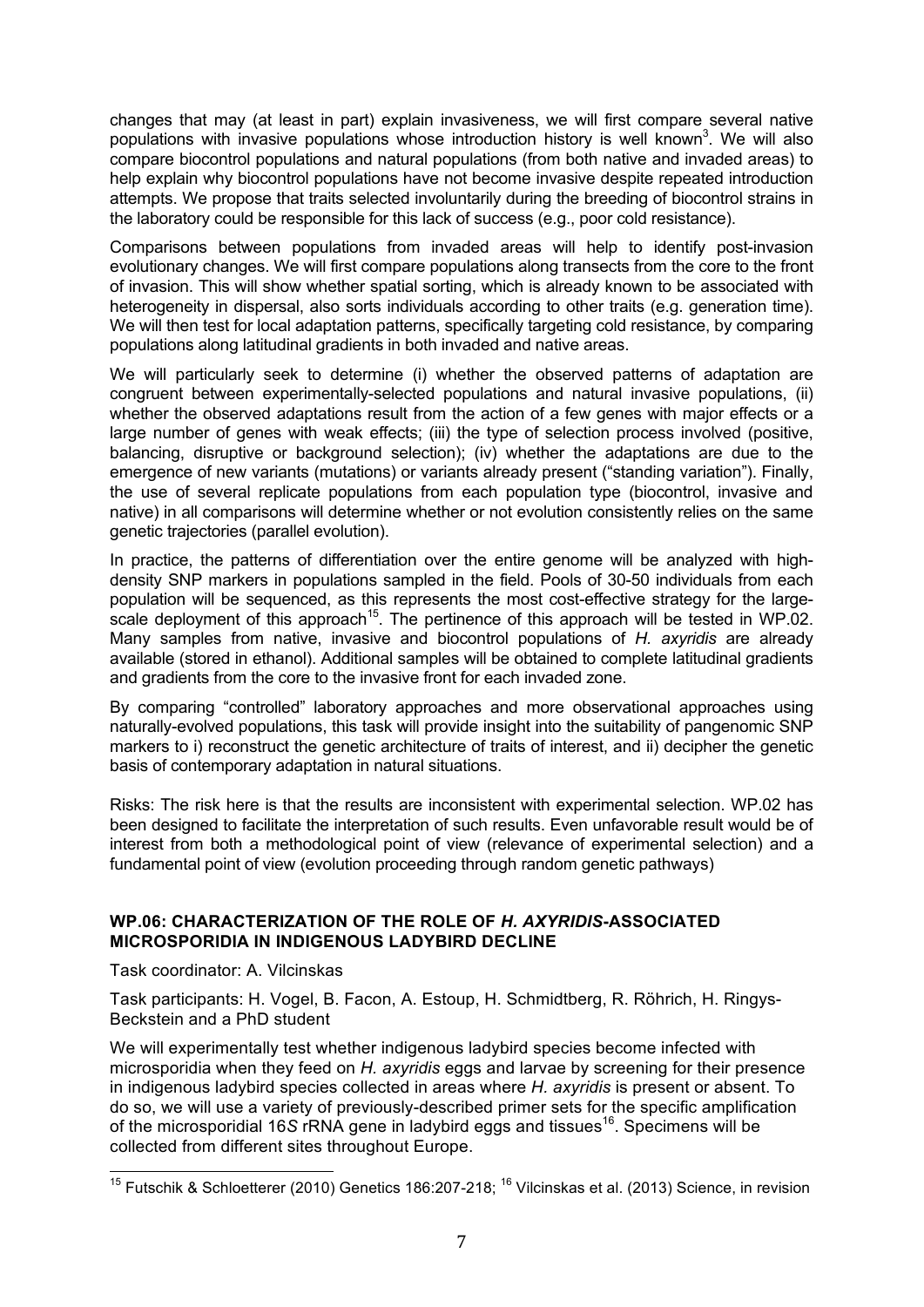We will also determine (under laboratory conditions) the transferability of *H. axyridis* microsporidia to indigenous ladybird species. Addressing this issue we will expose microsporidia-contaminated *H. axyridis* eggs and larvae to predation by indigenous ladybird species such as *Adalia bipunctata* and *Coccinella septempunctata* to assess the pathogenicity as well as the horizontal or vertical transmission of the introduced microsporidia. We will also analyze DNA samples from microsporidia isolated from *H. axyridis* populations originating from different countries all over the world (provided by the French applicants) to determine how many microsporidial species occur in *H. axyridis*.

Risks: We have tried to reproduce the Harmonia-associated mircrosporidia in sf9 and other insect-derived cell-lines in order to provide sufficient inocula for experiments, but this was not possible. Thus, the amount of microsporidia that can be purified from ladybird hemolymph limits the experiments that can be performed to test their pathogenicity and virulence against a variety of native ladybird species. However, the most important question whether *H. axyridis* is able to conduct 'germ warfare'can be addressed with the planned combination of field and laboratory studies.

## **Novelty and originality**

The mechanisms underlying successful species invasions are not well understood either generally or at the molecular level, thus the genomic analysis of successful invasions is a highly novel research area. The EXOTIC project will combine genomic and phenotypic approaches in a highly relevant invasive species to identify adaptive genes related to invasive success. This will be achieved by combining genome level and gene expression analysis with the detection of signatures of selection and phenotypic responses to experimental and natural selection for different traits in native, invasive and biocontrol populations. Next-generation sequencing allows the rapid development of genomic tools in non-model organisms, providing an opportunity to gain mechanistic insights into major ecological and evolutionary questions within the timeframe of this project. Understanding both gene regulation signatures of selection in response to new environments in invasive populations will help us to predict the conditions under which successful invasions can be enhanced or suppressed. This in turn increases our functional understanding of the dynamic processes by which insects adapt to new or changing environments, which is necessary to develop efficient solutions to control invasive species.

## **European added value**

The combined expertise of the applicants is highly complementary, providing the foundation for a European initiative that will deliver cutting-edge research on a topic of central importance to both pure and applied science. The partners in the EXOTIC project have been chosen based on their strong record in evolutionary biology, ecological and/or functional genomics, chemical ecology and population genetics. Only by integrating the expertise of all of these partners will there be sufficient competence and synergism to address all the objectives of this project. Understanding the regulation and selection signatures of adaptive genes in insects responding to novel or changing environments, as well as those responsible for stress responses, growth and other metabolic processes, will help us to predict the conditions under which invasiveness can be enhanced or suppressed. The sequence information and expression data generated in the EXOTIC project will be made available, providing information on thousands of genes that may not be directly involved in invasive success or the traits we have chosen for analysis, but may nevertheless improve our general understanding of insect ecophysiology and metabolism, and will therefore be of general interest and value to the research community, providing data for functional genomics research in many areas including systematics, comparative physiology, functional genomics and biodiversity research. The EXOTIC project will also lead to synergistic effects with other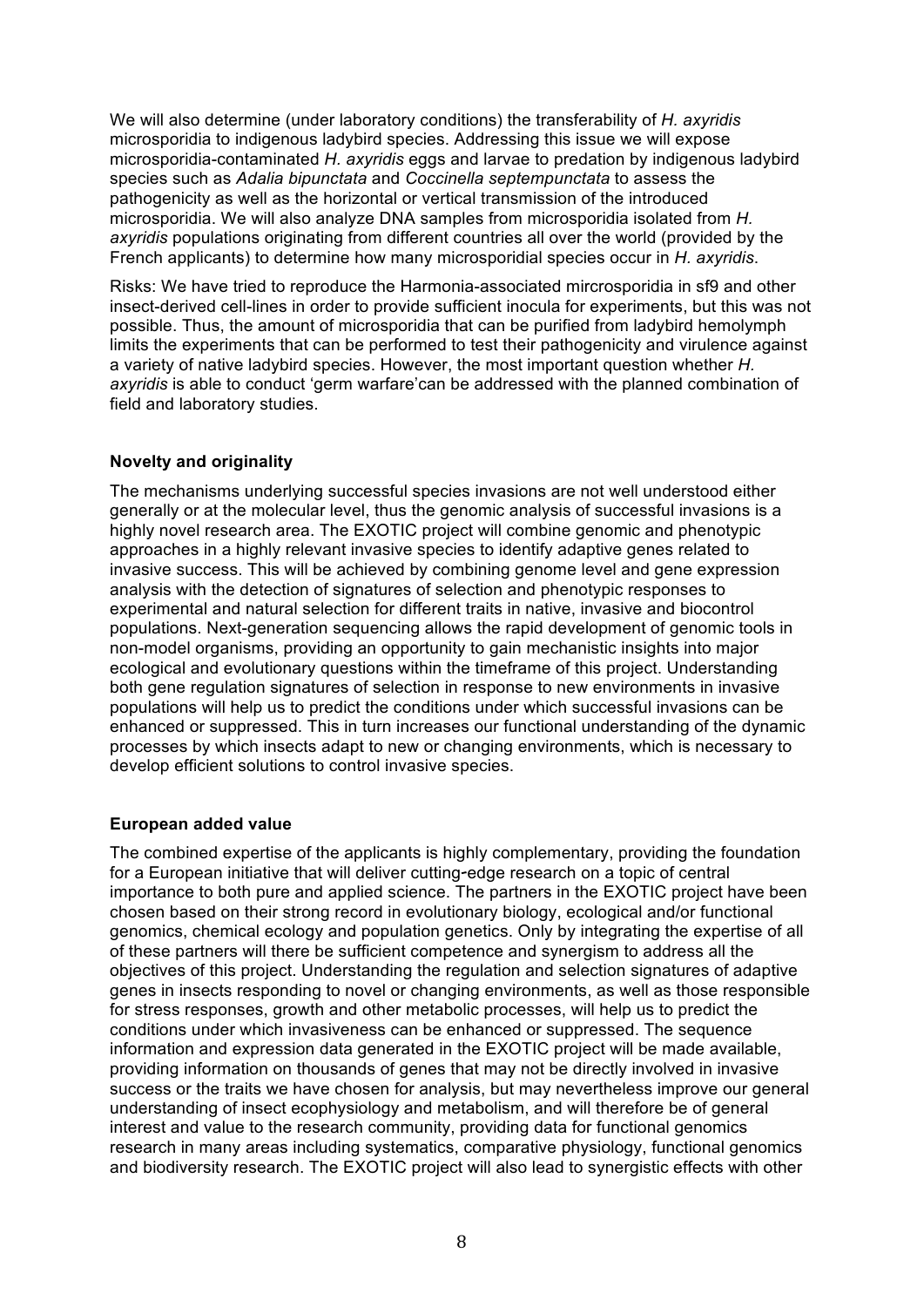projects related to invasive species or biological pest control, such as the Grand Federative project BIOFIS and FP7 programs "PURE" and "IPRABIO".

## **Scientific justification of requested resources**

Total budget from French team: 349 973,70 €

Staff : Total = 167 113.20 €

- One 24 months post-doc (advanced level) on the analyses of genomic resources and data. Cost: 101 079.12 €.

- One 24 months technical assistant (INRA level "assistant ingénieur") in order to help during the course of the experimental selection studies (WP.03). Cost = 66 034.08  $\epsilon$ .

Operating costs : Total = 169 400  $\in$ 

Subcontracting : Total = 110 400 €

- NGS data production and "basic" bioinformatics treatment involving:

two public platforms (MGX, Montpellier, France and/or GenePool, Edimburgh, UK), one private platform (probably MGW, Germany) and sequencing actions to improve HA genome assembly (e.g. PacBio-like technology or mate pair library sequencing): 35 000 €. - NGS data production on population pools:

30 laboratory controlled populations (10 populations per traits, 3 traits, 1300  $\epsilon$  per pop = 39 000 €) and 28 populations collected in natura (invasion routes and others  $-$  e.g. transects,  $1300 \text{ } \in \text{ per pop} = 36,400 \text{ } \in \text{).}$ 

Missions : Total = 19 000  $\epsilon$ 

Missions related to the project management (6000  $\epsilon$ ). For the final international workshop, additional funding will be requested noticeably to INRA. We will allocate 1 attendance at an international congress for the requested post-doc and the three researchers (B. Facon, M. Gautier and A. Estoup = 6 000  $\epsilon$ ). 3) Field trips are planned in native different invaded areas of HA. The presence of international collaborators in each location will allow us to reduce the number of trips and their duration (7 000  $\epsilon$ ).

Other expenses: Total = 40 000  $\epsilon$ 

- Computer consumables (especially data storage disk/space): 2 000  $\epsilon$ .

- Food needed for the lab-rearing of HA (Ephestia eggs from a biofactory): 23 000  $\epsilon$ .

- Small equipment for field sampling and experimental studies:  $2\,000 \in$ .

- Two computers for the post-doc and one applicant:  $3\,000\,\epsilon$ .

- Books, publications of articles in scientific journals:  $4\,000 \leq \pi$ .

- Costs justified by internal invoicies: DNA extraction, multiplex PCR, consumables, and entrance fees for the three platforms (Molecular Biology, Rearing and Phenotyping of insects and Computer Cluster): 6 000 €.

- Overheads: 4% of the requested resources =  $336513.20*4% = 13460.50 \in .$ 

Total budget of German team: 306.475 €

Staff : Total = 187.440  $\in$ 

- Two PhD students (at TV-L 13 50%) for the entire 36-month period for: analysis of the gene expression (RNA-Seq) data and help in identifying candidate genes between HA populations and the native ladybird species (WP.01 & 04); conducting field collecting of native ladybird populations, identification of microsporida and performing exposure experiments (WP.04 & 06). Cost: 168.300 €.

- Two student helper/assistant (Studentische Hilfskraft, SHK) for a period of 24 months in order to help in the lab rearing, filed collections and general molecular work during the course of the experimental studies (WP.04 & 06). Cost: 19.140 €.

The Ph.D. student in the group of AV will attend training courses at the "Giessen-Graduate-School for Life Sciences" (GGL), Section "Bioresources and Biotechnology" to which the supervisor contributes as a lecturer and laboratory trainer. The student assistant is required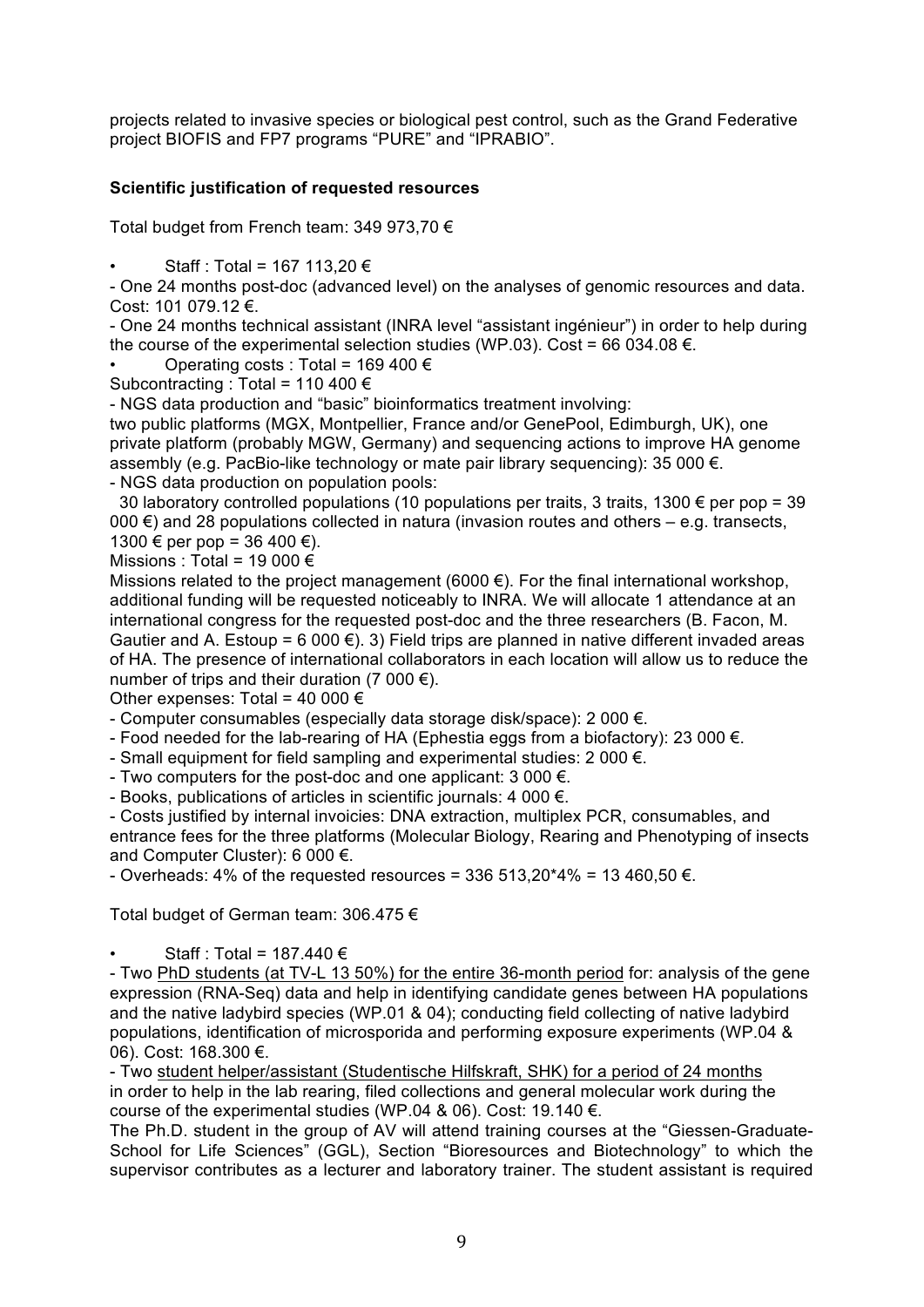for the extensive workload during insect rearing, field collections and to support the PhD student in the general lab work. The Ph.D. student in the group of HV will attend and be trained at the International Max Planck research School (IMPRS). The student assistant is required for the extensive workload and to support the PhD student in the general lab work.

Consumables : Total =  $85.000 \in$ 

- NGS RNA-Seq data generation (transcriptome backbone as well as differential gene expression analyses in several populations and treatments) for HA and both native ladybird beetles (HA with up to 12 populations and 3 populations for each native ladybird species (= number of replicates) and four different treatments = 72 samples. We will utilize the Max Planck Genome Center in Cologne as a platform for the NGS data generation which can be used on a self-cost basis within the MPG: 45.500 €

- Molecular biology kits and consumables: RNA extraction and analysis (e.g. Agilent Bioanalyzer Chips), DNA extraction, qRT-PCR primers and consumables, Cloning, plasmid minipreps & Sanger sequencing etc: 29.000 €

- General lab consumables: 4.500 €

- Consumables for lab-rearing of HA, *C. septempunctata* and *A. bipunctata*: 6.000 €.

Travel expenses : Total = 19.000  $\epsilon$ 

- Project meetings and workshops within EXOTIC project:  $5.000 \in$ 

- Attendance of international conferences, comgresses and symposia: e.g. Molecular Parasitology Meeting 2015 (2 Ph.D. students, 2 PIs), ISDCI meeting 2014, Evolutionary Biology ESEB meeting 2014 and/or 2015 etc: 10.000 €

- Field trips for collecting populations of two native ladybird species throughout Europe (A. Vilcinskas and PhD student): 4.000 €

Other expenses : Total =  $3.250 \in$ 

- Publication fees: For publication expenses 750  $\epsilon$ /year is approximated and requested. The publications will be open access publications whenever possible. Total for 3 years: 2.250  $\epsilon$ - Additional computer data storage/disk space: 1.000 €.

Overheads : 4% of the requested resources =  $294.690*4% = 11.787,60\text{€}.$ 

Total budget from Belgian team: 110.000 €

The Belgian partner has two running research projects on invasive insect species. One of them is focused on *Harmonia axyridis*, the insect model species of the present proposal. Because the same equipment will be used in this Biodiversa proposal, these two research projects will cover all operating costs (equipment, insect rearing, travels, publications,…). The entire solicited budget (110.000  $\epsilon$ ) is therefore allocated to a three year-PhD student, who will be in charge of the experimentations to be conducted in WP.04 and 05.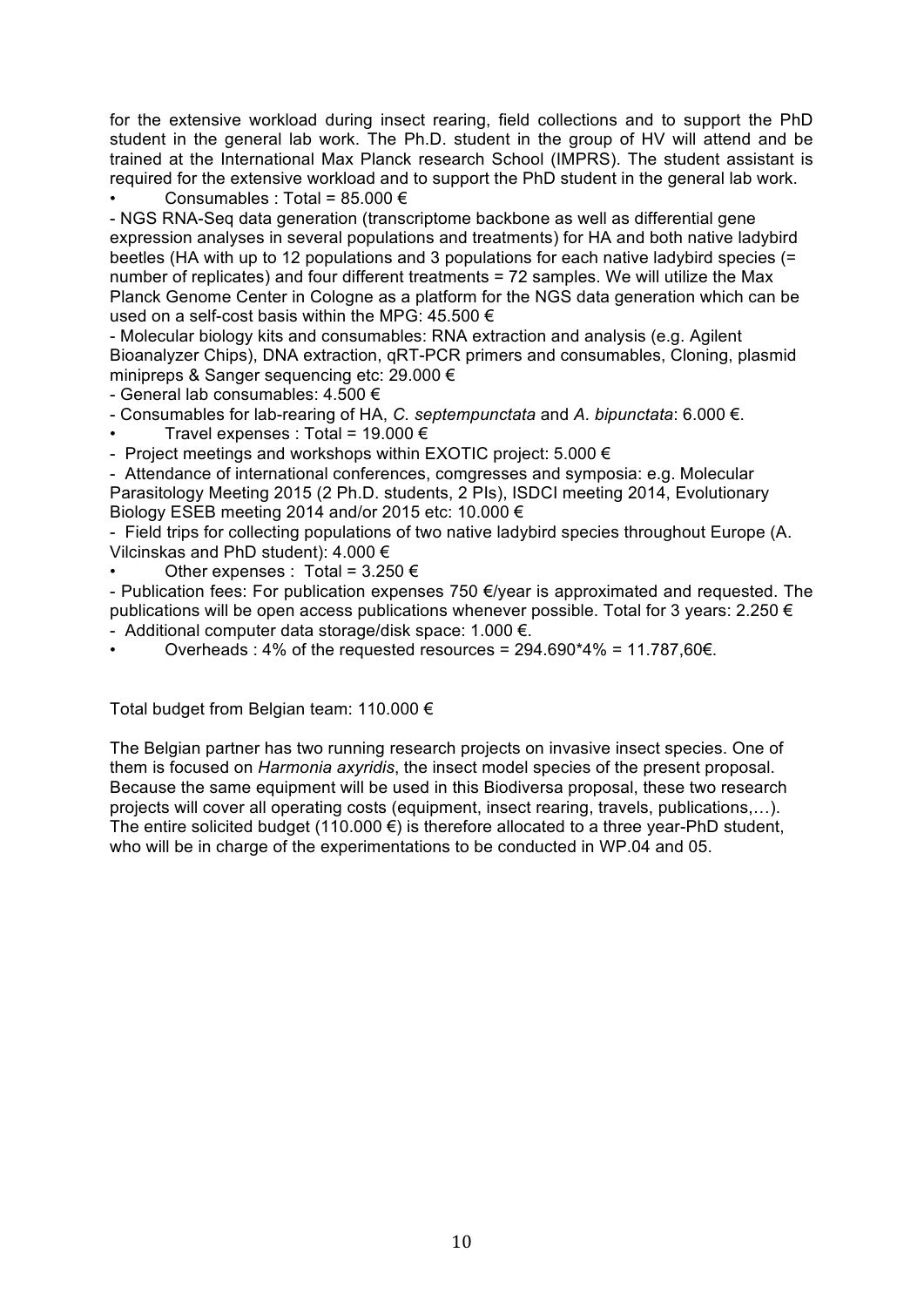## **1.B. Communication plan**

The information generated in this project will be disseminated primarily in the following ways: • Via a dedicated EXOTIC project website hosted by the CBGP, with open-access and restricted areas. Computer programs and scripts associated with the statistical proposed statistical analysis will also be made available on the CBGP website (http://www1.montpellier.inra.fr/CBGP/).

• After critical data analysis and publication, the EST and genomic sequence data will be contributed to GenBank for general use by the scientific community. Prior to this, at the discretion of the partners, some data may be shared or exchanged with other researchers on a limited basis in order to facilitate comparative studies on EST and genomic data (i.e. groups working on phylogenetic analysis).

• Through workshop reports to be produced by the EXOTIC consortium. These would not constitute peer-reviewed publications, but would allow both project partners and external project reviewers to monitor progress.

• Through publications in prestigious peer-reviewed journals, with priority to open access publications. We recognize peer-reviewed primary publications as the major way to demonstrate the novelty and relevance of our work. Taking into account our interdisciplinary approach, many of these papers should be cosigned by several partners.

• Through the publication of graduate student theses from this project.

• Through participation at events such as international congresses (e.g. Ecological Society of America, ESEB) and workshops, in order to communicate our most recent results to the scientific community and exchange ideas with other groups with similar interests. We also envisage joint meetings with other Biodiversa-related scientific groups or funded projects.

• EXOTIC will also benefit from the participation of the French applicants in the Grand Federative project BIOFIS (Bioagressors and invasive species: from individual to population to species) of Montpellier Agropolis Foundation (2010-2014). One objective of BIOFIS is to formalize recommendations in management practices against bioagressors and invasive species. We will thus capitalize on this growing network (mainly national services such as ANSES, technical institutes, producers) to boost the dissemination of the EXOTIC research results to other scientists (such as European projects FP7 "PURE" and "IPRABIO") and to non-scientific stakeholders and the general public. An annual newsletter will be published with project updates and findings, and to ensure efficient management planning.

• EXOTIC will endeavor to disseminate key project results to the media, using the communication departments from each partner, to increase public awareness of the nature and risks of biological invasions in terms of both public health and negative impacts on native biodiversity.

At the end of the project, we will organize an international workshop to focus on the role of contemporary evolution in biological invasions, to release new tools and methods that facilitate investigations focusing on the genetic basis of quantitative traits using jointly targeted experimental studies and genomics. This symposium will be open to 1) scientists interested in similar approaches applied to different biological models, 2) experts involved in research into the management/control of invasive species (e.g. ANSES, France; CABI, Switzerland), and 3) stakeholders involved in the management of invasive species or biodiversity conservation. We expect that the information and technology produced in the EXOTIC project will be useful well beyond the project lifespan. The coordinating institution will maintain the project website for at least one year beyond the project cycle.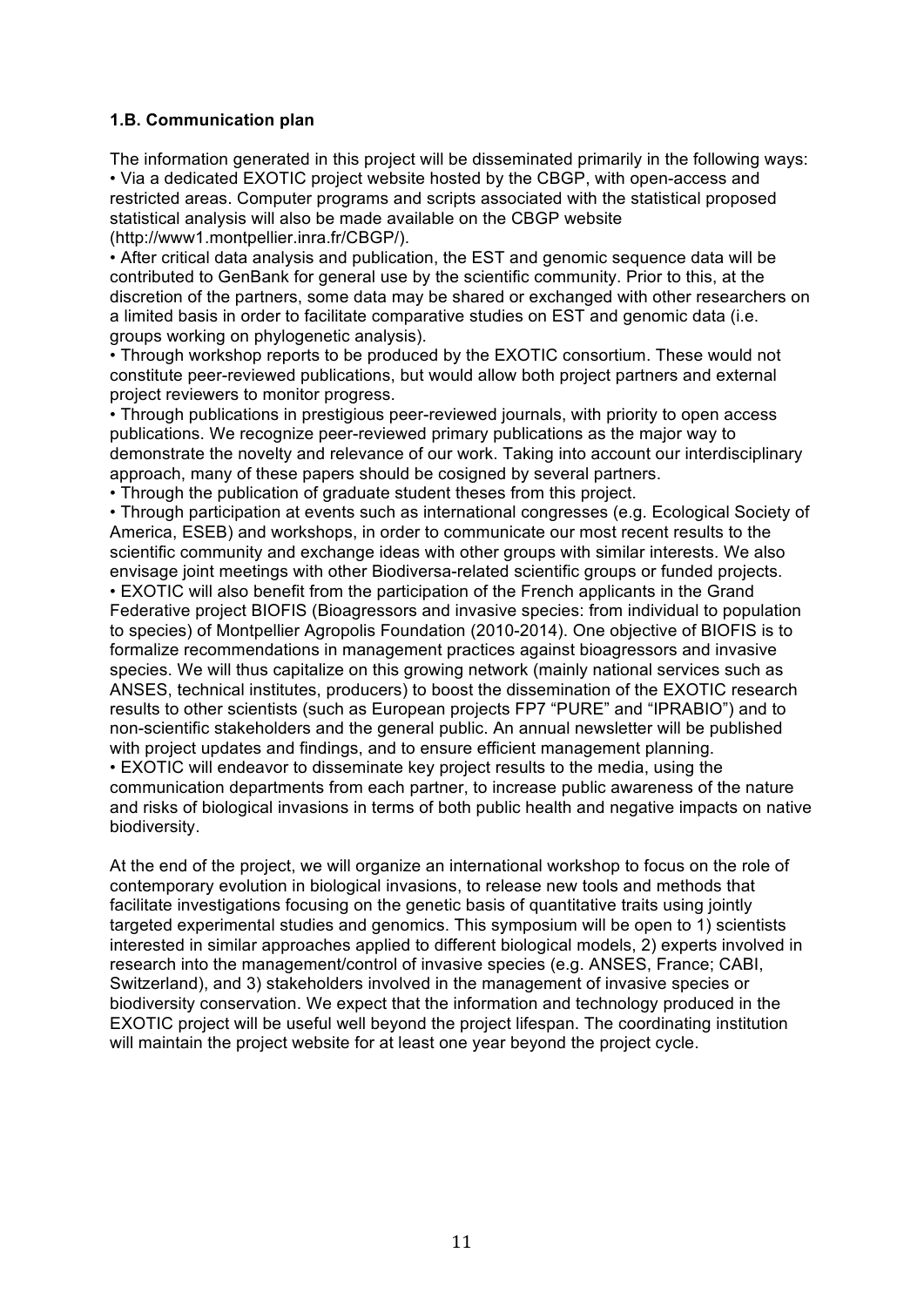## **1.C. Justifications of changes since pre-registration**

WP.03. The French applicants have decided to discard one of the four chosen traits because, after careful consideration, it appears more feasible to conduct experimental selection studies in three traits only during the three-year period of the project. We decided to discard body size because it shows the least differences between native, biocontrol and invasive populations of *H. axyridis*.

Very recently, the German applicants discovered that *H. axyridis* carries a high load of obligate parasitic microsporidia in its hemolymph, which can infect native ladybird species such as *Coccinella septempunctata* when transferred. This suggests that native ladybird species can become infected and ultimately killed if they feed on microsporidia-contaminated eggs or larvae of the invasive ladybird because intraguild predation is a major selective force among competing ladybird species, and has been addressed in many recent publications. Establishing our collaboration with the French applicants, we studied populations from different countries all over the world. In each sample, we found the beetles were loaded with microsporidia that clearly caused no harm to the carrier. This unprecedented load of tolerated parasites is plausibly used as a biological weapon against native intraguild predators (Vilcinskas et al., 2013, Science, in revision). The introduction of exogenic pathogens or parasites by invasive species is major threat to indigenous biodiversity, and our recent findings require further detailed analysis to test whether this negative impact of biological invaders can be attributed to *H. axyridis*. We therefore decided to add a new WP (WP. 06) dedicated to this topic. In addition to themes T2 (Understanding mechanisms of biological invasions and levers for mitigating and/or reversing the impacts of biological invaders) and T5 (Biological invasions and adaptation) already addressed by the former proposal, this new WP allows us also to address theme T1 (Demonstrating and characterizing the impacts of biological invaders).

Accordingly with the Belgian contact point (Aline van der Werf), the Belgian applicant decided to increase the requested resources (up to 110000 euros). This budget will be entirely allocated to a three year-PhD student.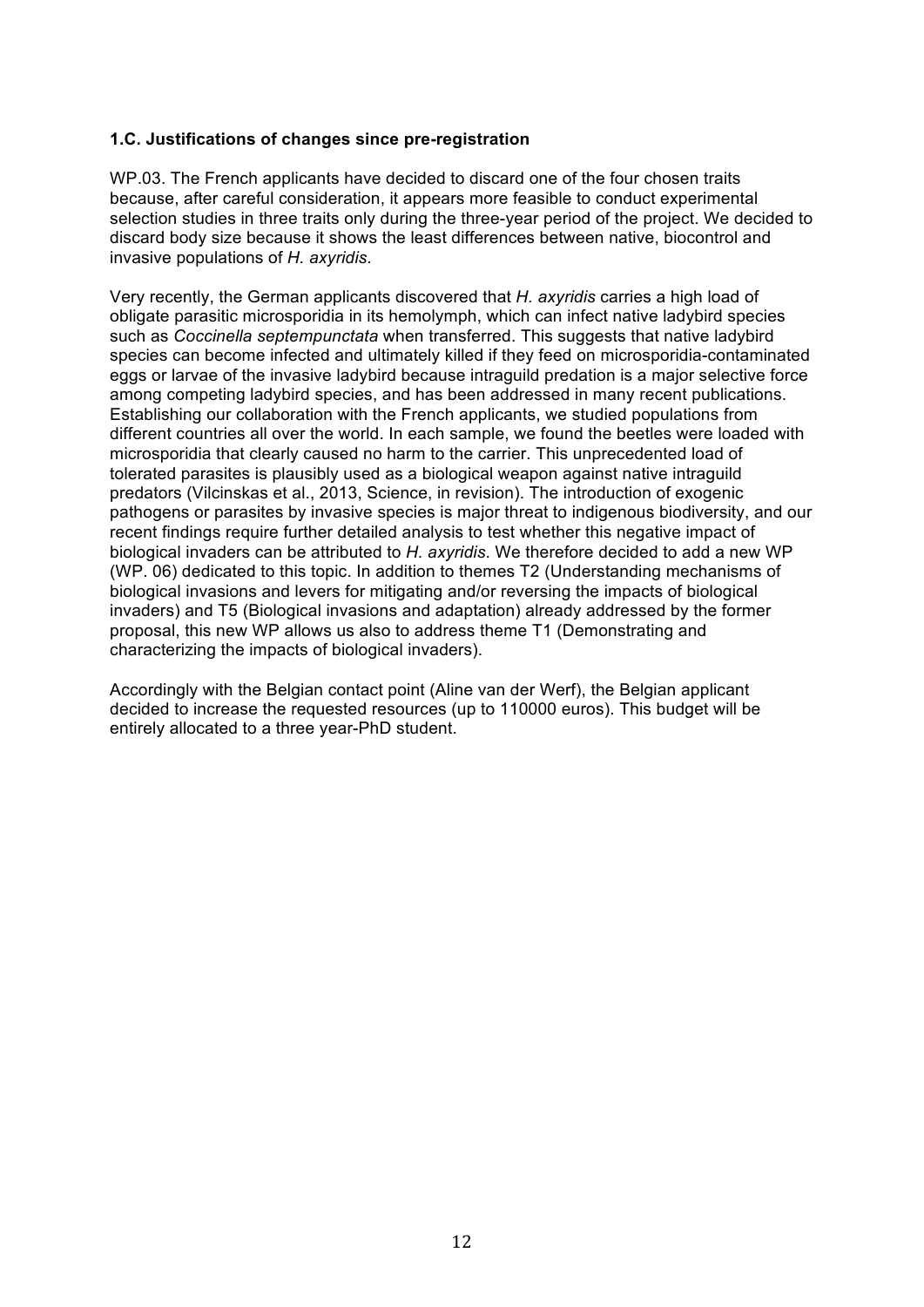| 2. Time schedule and working programme |  |
|----------------------------------------|--|
|----------------------------------------|--|

|               | Year 1                                                       |                                                                                       |                                                                                        |                                                                     | Year<br>2      |                   |                                                  |                  | Year<br>3      |                           |   |    |  |
|---------------|--------------------------------------------------------------|---------------------------------------------------------------------------------------|----------------------------------------------------------------------------------------|---------------------------------------------------------------------|----------------|-------------------|--------------------------------------------------|------------------|----------------|---------------------------|---|----|--|
| <b>Months</b> | 3                                                            | 6                                                                                     | 9                                                                                      | 12                                                                  | $\overline{3}$ | $6\phantom{1}$    | 9                                                | 12               | $\overline{3}$ | 6                         | 9 | 12 |  |
| <b>WP.01</b>  | Genome assembly and                                          |                                                                                       |                                                                                        |                                                                     |                |                   |                                                  |                  |                |                           |   |    |  |
|               | annotation                                                   |                                                                                       |                                                                                        |                                                                     |                |                   |                                                  |                  |                |                           |   |    |  |
|               | Transcriptome backbone                                       |                                                                                       |                                                                                        |                                                                     |                |                   |                                                  |                  |                |                           |   |    |  |
|               | assembly                                                     |                                                                                       |                                                                                        |                                                                     |                |                   |                                                  |                  |                |                           |   |    |  |
|               |                                                              |                                                                                       | Methods to identify genomic regions bearing                                            |                                                                     |                |                   |                                                  |                  |                |                           |   |    |  |
| <b>WP.02</b>  | signatures of selection<br>Simulation-based investigation of |                                                                                       |                                                                                        |                                                                     |                |                   |                                                  |                  |                |                           |   |    |  |
|               | genomic signature of adaptation                              |                                                                                       |                                                                                        |                                                                     |                |                   |                                                  |                  |                |                           |   |    |  |
|               | associated with laboratory                                   |                                                                                       |                                                                                        |                                                                     |                |                   |                                                  |                  |                |                           |   |    |  |
|               | experimental populations                                     |                                                                                       |                                                                                        |                                                                     |                |                   |                                                  |                  |                |                           |   |    |  |
|               |                                                              |                                                                                       |                                                                                        |                                                                     |                |                   |                                                  | Simulation-based |                |                           |   |    |  |
|               |                                                              |                                                                                       |                                                                                        |                                                                     |                |                   | investigation of<br>signature of adaptation      |                  |                |                           |   |    |  |
|               |                                                              |                                                                                       |                                                                                        |                                                                     |                |                   |                                                  |                  |                |                           |   |    |  |
|               |                                                              |                                                                                       |                                                                                        |                                                                     |                |                   | associated with natural<br>populations           |                  |                |                           |   |    |  |
| <b>WP.03</b>  | Sampling and                                                 |                                                                                       |                                                                                        |                                                                     |                |                   |                                                  |                  |                |                           |   |    |  |
|               | preliminary tests                                            |                                                                                       |                                                                                        |                                                                     |                |                   |                                                  |                  |                |                           |   |    |  |
|               | Experiments of selection in the lab                          |                                                                                       |                                                                                        |                                                                     |                |                   |                                                  |                  |                |                           |   |    |  |
|               |                                                              |                                                                                       |                                                                                        |                                                                     |                |                   | Phenotypic measurements                          |                  |                |                           |   |    |  |
|               |                                                              |                                                                                       |                                                                                        |                                                                     |                |                   | and analyses                                     |                  |                |                           |   |    |  |
|               |                                                              |                                                                                       |                                                                                        |                                                                     |                |                   | Genome genotyping and<br>statistical analysis of |                  |                |                           |   |    |  |
|               |                                                              |                                                                                       |                                                                                        |                                                                     |                |                   | laboratory populations                           |                  |                |                           |   |    |  |
| <b>WP.04</b>  | Semiochemical                                                | Electrophysiology                                                                     |                                                                                        |                                                                     |                |                   |                                                  |                  |                |                           |   |    |  |
|               | collection, quantification                                   |                                                                                       |                                                                                        |                                                                     |                |                   |                                                  |                  |                |                           |   |    |  |
|               | and identification                                           | Immune and stress-                                                                    |                                                                                        |                                                                     |                |                   |                                                  |                  |                |                           |   |    |  |
|               |                                                              | Chemical defense profile                                                              |                                                                                        |                                                                     |                |                   |                                                  |                  |                |                           |   |    |  |
|               |                                                              | analyses in HA populations<br>related trait assays                                    |                                                                                        |                                                                     |                |                   |                                                  |                  |                |                           |   |    |  |
|               |                                                              | Gene expression analysis of HA population and<br>species-specific responses to stress |                                                                                        |                                                                     |                |                   |                                                  |                  |                |                           |   |    |  |
|               |                                                              |                                                                                       |                                                                                        |                                                                     |                | Behavioral assays |                                                  |                  |                |                           |   |    |  |
|               |                                                              |                                                                                       |                                                                                        |                                                                     |                |                   | Functional characterization of                   |                  |                |                           |   |    |  |
|               |                                                              |                                                                                       |                                                                                        |                                                                     |                |                   |                                                  |                  |                | selected genes using RNAi |   |    |  |
| <b>WP.05</b>  | Sampling of natural                                          |                                                                                       |                                                                                        |                                                                     |                |                   |                                                  |                  |                |                           |   |    |  |
|               | populations                                                  |                                                                                       |                                                                                        |                                                                     |                |                   |                                                  |                  |                |                           |   |    |  |
|               |                                                              | Genome genotyping of natural<br>populations                                           |                                                                                        |                                                                     |                |                   |                                                  |                  |                |                           |   |    |  |
|               |                                                              |                                                                                       |                                                                                        | Genomic statistical analysis of natural<br>populations              |                |                   |                                                  |                  |                |                           |   |    |  |
|               |                                                              |                                                                                       |                                                                                        |                                                                     |                |                   |                                                  |                  |                |                           |   |    |  |
| WP.06         | populations                                                  | Collection of native ladybird species                                                 |                                                                                        |                                                                     |                |                   |                                                  |                  |                |                           |   |    |  |
|               |                                                              | Screen for microsporidia in                                                           |                                                                                        |                                                                     |                |                   |                                                  |                  |                |                           |   |    |  |
|               |                                                              | indigenous ladybird species                                                           |                                                                                        |                                                                     |                |                   |                                                  |                  |                |                           |   |    |  |
|               |                                                              |                                                                                       | Assess pathogenicity & transmission of<br>introduced microsporidia in native ladybirds |                                                                     |                |                   |                                                  |                  |                |                           |   |    |  |
|               |                                                              |                                                                                       |                                                                                        |                                                                     |                |                   |                                                  |                  |                |                           |   |    |  |
|               |                                                              |                                                                                       |                                                                                        | Determine complexity of microsporidian species<br>in HA populations |                |                   |                                                  |                  |                |                           |   |    |  |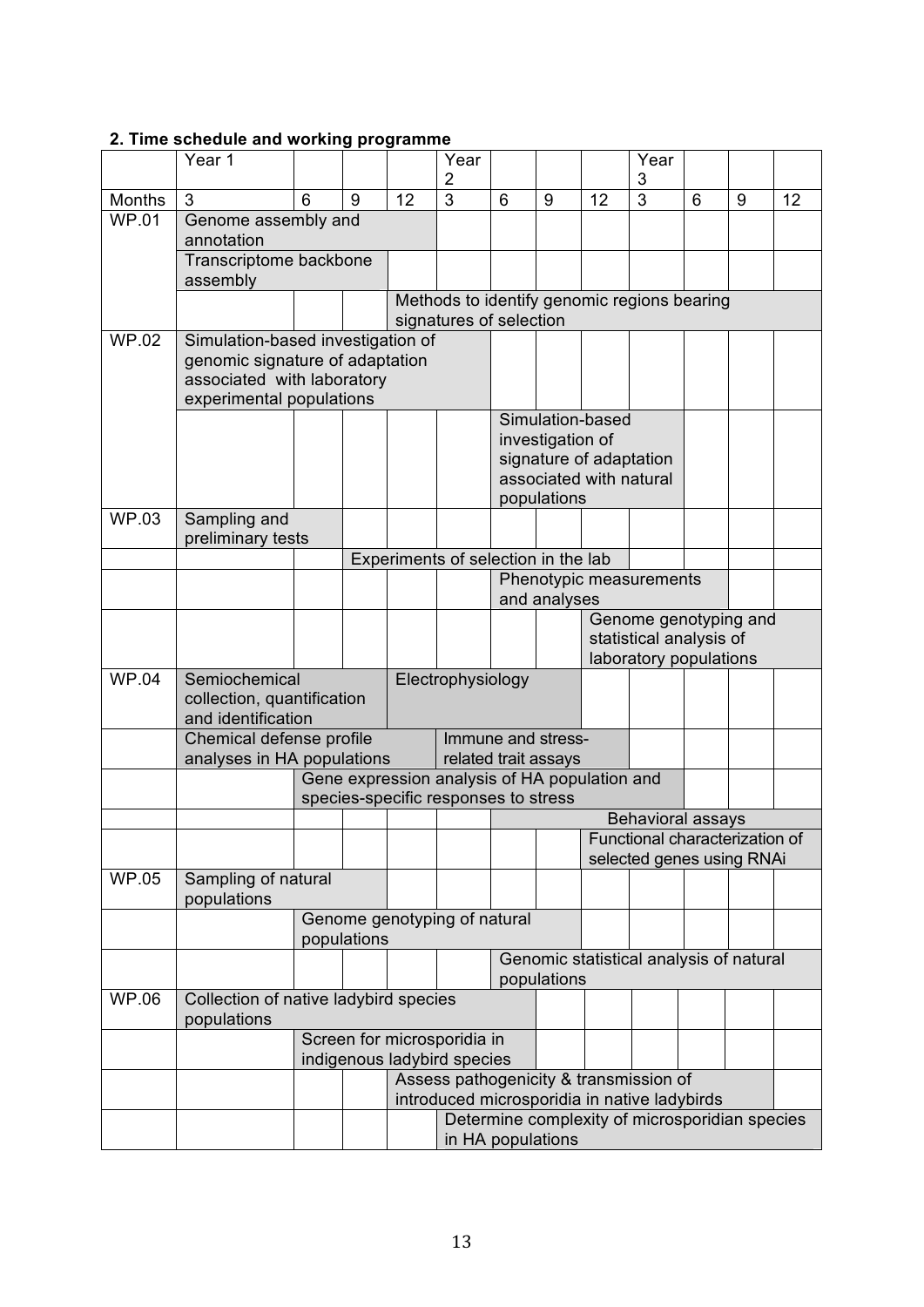## **3. Description of project management**

The EXOTIC project includes three countries: Belgium (three persons), France (six persons) and Germany (two persons) as well as 7 non-permanent staff to be recruited thanks to this proposal. B. Facon (CBGP, FRANCE) will assume the management of the project. The CBGP has a large support infrastructure for international projects and considerable experience in the administration of both EU projects and other non-EU grants.

A symposium (kick-off meeting) will be organized at the beginning of the EXOTIC project at Montpellier, with all project personnel as well as invited experts. This symposium will summarize and potentially refine the scientific objectives and sampling strategies proposed to meet the different goals in the project. All scientific, financial and administrative aspects of the project will be fixed at this point so that the work can begin quickly and efficiently. Shortterm objectives will be discussed and the scientists involved will meet to organize an operational schedule for the first 6 months, to ensure that the first deliverables will be achieved on time. This kick-off meeting is especially important because the project partners will rely on the exchange of samples (*H. axyridis* populations) and data throughout the duration of the project.

EXOTIC is a relatively small research consortium (partners from three countries) and does not require a large and complex organizational structure. The underlying philosophy of the EXOTIC project is to focus energy and resources on the scientific elements (by which the success of the EXOTIC project will be evaluated) and to minimize administrative costs and effort to that which is essential for the proper coordination of the project. Each participating institute has a different expertise and the individuals involved in the program are in the best position to judge how the work can be accomplished more efficiently. Thus the organization of the entire consortium will be directed primarily towards the integrative aspects of the research and not the micromanagement of internal functions.

In contrast to many research consortia, EXOTIC does not have a multitude of themes to be addressed in various ways. Instead the program is divided into six different work packages that either share a common methodological approach or common resources (i.e. *H. axyridis* populations). Some of the WPs involve partners from different countries, showing that the project will foster new international collaborations. Each WP will be led by one or two persons in a way that is most appropriate for that WP. This means that it is most appropriate for the team leaders from each institute to be responsible for the individual EXOTIC work packages and these can be handled on an institutional basis.

A committee will be established under the direction of the project coordinator (B. Facon), with representation (at least one member) from each participating institute. To minimize the costs of committee meetings and to ensure scientific efficiency, in most cases the institutional partner represented on the committee will be the same individual as the team leader or work package leader and will therefore be actively involved with the research activities and thoroughly knowledgeable about the research undertaken in the respective group. The function of the committee is to set research priorities, prepare detailed research plans, provide internal guidance to researchers in each work package, prepare meetings and workshops, and evaluate research progress. The committee will be chaired by the project coordinator (B. Facon) and it main task can be summarized as follows:

- Facilitate all individual interactions, as well as group interactions, of the participants. This can be achieved primarily through the co-ordination and hosting of meetings and workshops.
- Provide a focal point for, and conduit through which information and activities can be monitored and coordinated.
- Act as the project "watchdog" to ensure schedules and deadlines are met.
- Provide the interface between the project participants and special interest groups, companies, universities and other relevant organizations.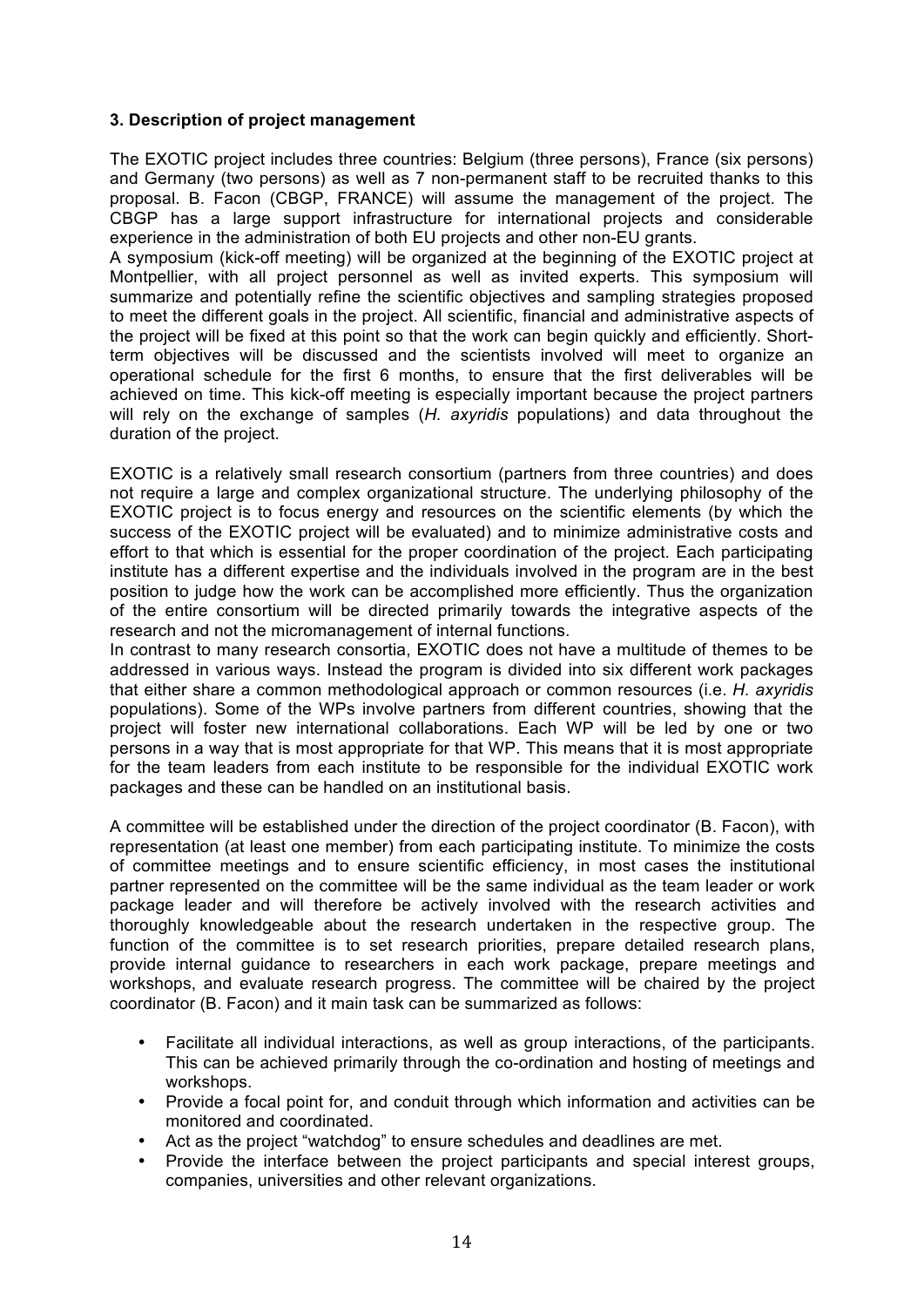- Co-ordinate technology transfer, exploitation and information dissemination activities.
- Organize a special meeting to prepare the international workshop described in part 1B. This meeting will aim to explore solutions for additional funding and help for this workshop, and to distribute tasks among participants.

In order to help the participants stay aware of progress and enable the informal exchange of ideas and questions, a wiki-like website will be set up with a discussion forum open to all participants, as well as an updated list of publications related to the project and written by the partners, the planned meetings with their schedules, slide presentations and all documents considered useful for the group.

Once per semester, a general meeting organized by the project coordinator will take place in one of the partner institutes. The duration of each general meeting will be at least one day and the program will have two parts, one devoted to one specified WP and the other to discuss specific points arising in other WPs. For the specified WP, presentations will be more formal and external collaborators will be invited if their skills could help the group on relevant topics. These meetings will have three main goals: (1) to evaluate the results from each WP and check if all deliverables and milestones have been achieved; (2) to schedule activities and strategies for the subsequent 6 months, taking into account previous experience (both failures and successes); and (3) to make decisions about communication strategies. The WP coordinators will also organize specific ad hoc meetings for participants in key tasks if such meetings are required. In addition to these two levels of meetings, and depending on progress, participants (specifically students) will be encouraged to visit the other partner institutions as well as external collaborators when required.

The EXOTIC project will be subject to a Mid-term Assessment at approximately the half-way point. In addition to critical self-examination by the project participants, two external reviewers will be invited to consider the EXOTIC project achievements against stated objectives and milestones. This will include a review of overall progress, as well as that of individual participants, providing an opportunity to analyze the first half of the project and to redefine any goals, milestones or deliverables. The EXOTIC committee will also be able to outline its plans for the remainder of the project. Organization of the Interim Assessment will be undertaken prior to the midpoint, with the intention of organizing the meeting between the project participants and the committee in or shortly after month 18. This will yield an 18 month plan for the second half of the project, which will be formally reported and adopted.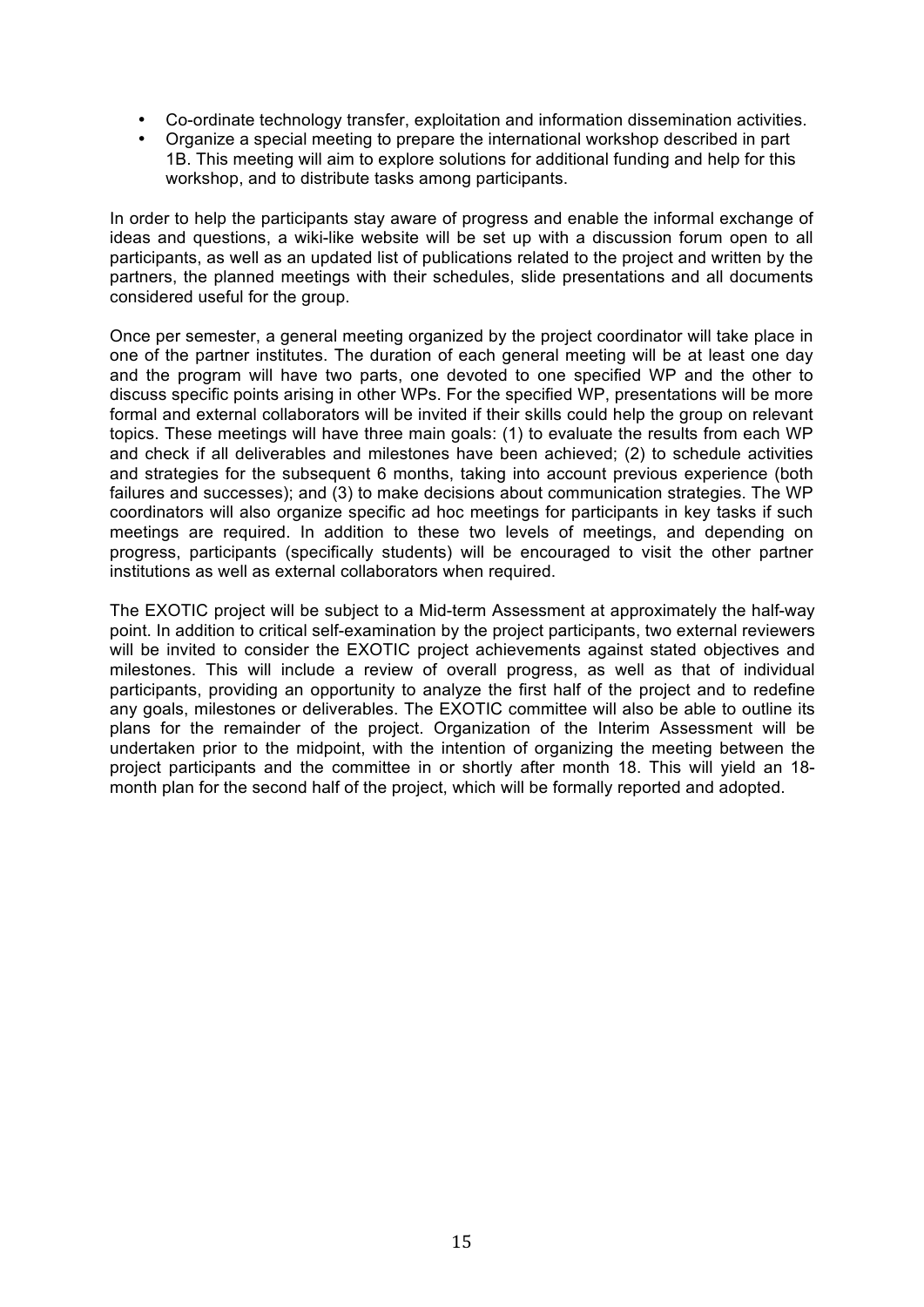**Benoit FACON** Date of birth: 28 May 1976 Nationality: French Two childrens email : facon@supagro.inra.fr

#### **RESEARCH CAREER**

**2008 - present: Permanent research position at INRA (Institut National de la Recherche Agronomique) (CR2)** at the Centre de Biologie pour la Gestion des Populations (CBGP) in Montpellier, France.

**2007 - 2008: Post-Doc** at the Centre de Biologie pour la Gestion des Populations (CBGP) in Montpellier, France (Head : Dr Arnaud Estoup).

**2006 - 2007: Post-Doc** at the Institut of Evolution Sciences, University of Montpellier 2, (France; Head: Prof. Isabelle Olivieri).

**2004 - 2006: Post-Doc** at the Department of Ecology and Evolution, University of Lausanne (Switzerland; Head: Prof. Jérôme Goudet).

**2003 - 2004**: **Post-Doc** at the Laboratory of Animal Biology ion the University of Perpignan (France; Head: Dr André Théron).

**2000** - **2003** : **PhD** at the University of Montpellier 2, in the CNRS laboratory CEFE (Centre d'Ecologie Fonctionnelle et Evolutive). Supervisors : Patrice David and Philippe Jarne.

**Competencies and interests**: Evolutionary biology, biological invasions, quantitative genetics, life history traits, mating systems.

#### **Publications (rank A)**

- Tayeh A., … & B. **Facon** (in Press) Investigating the genetic load of an emblematic invasive species : the case of the invasive harlequin ladybird Harmonia axyridis. Ecology & Evolution.
- Foucaud J., …, **Facon** B. et al. (in Press) Thermotolerance adaptation to humanmodified habitats occurs in the native range of the invasive ant Wasmannia auropunctata before long-distance dispersal. Evolutionary Applications.
- Rey O., … & B. **Facon**. (2012) Where do adaptive shifts occur during invasion? A multidisciplinary approach to unravelling cold adaptation in a tropical ant species invading the Mediterranean area. Ecology Letters 15 : 1266-1275.
- Tayeh A., … & B. **Facon** (2012) Evolution in biocontrol strains: insight from the harlequin ladybird Harmonia axyridis. Evolutionary Applications 5 : 481-488.
- Macke E., …, **Facon** B. & I. Olivieri (2012) Mating modifies female life history in a haplodiploid spider mite. The American Naturalist 179: E147-E162.
- Hufbauer R.A., **Facon** B. et al. (2012) Anthropogenically-induced adaptation to invade (AIAI): contemporary adaptation to human-altered habitats within the native range can promote invasions. Evolutionary Applications 5: 89-101.
- Lawson Handley L-J., …, **Facon** B., et al. (2011) Ecological genetics of invasive alien species. Biocontrol 56: 409-428.
- Rey, O., Loiseau, A., **Facon**, B…. et al. (2011) Meiotic recombination dramatically decreased in thelytokous queens of the little fire ant and their sexually produced workers. Molecular Biology and Evolution 28: 2591-2601.
- Turgeon J., …, **Facon** B. et al. (2011) Experimental evidence for the phenotypic impact of admixture between wild and biocontrol Asian ladybird (*Harmonia axyridis*) involved in the European invasion. Journal of Evolutionary Biology.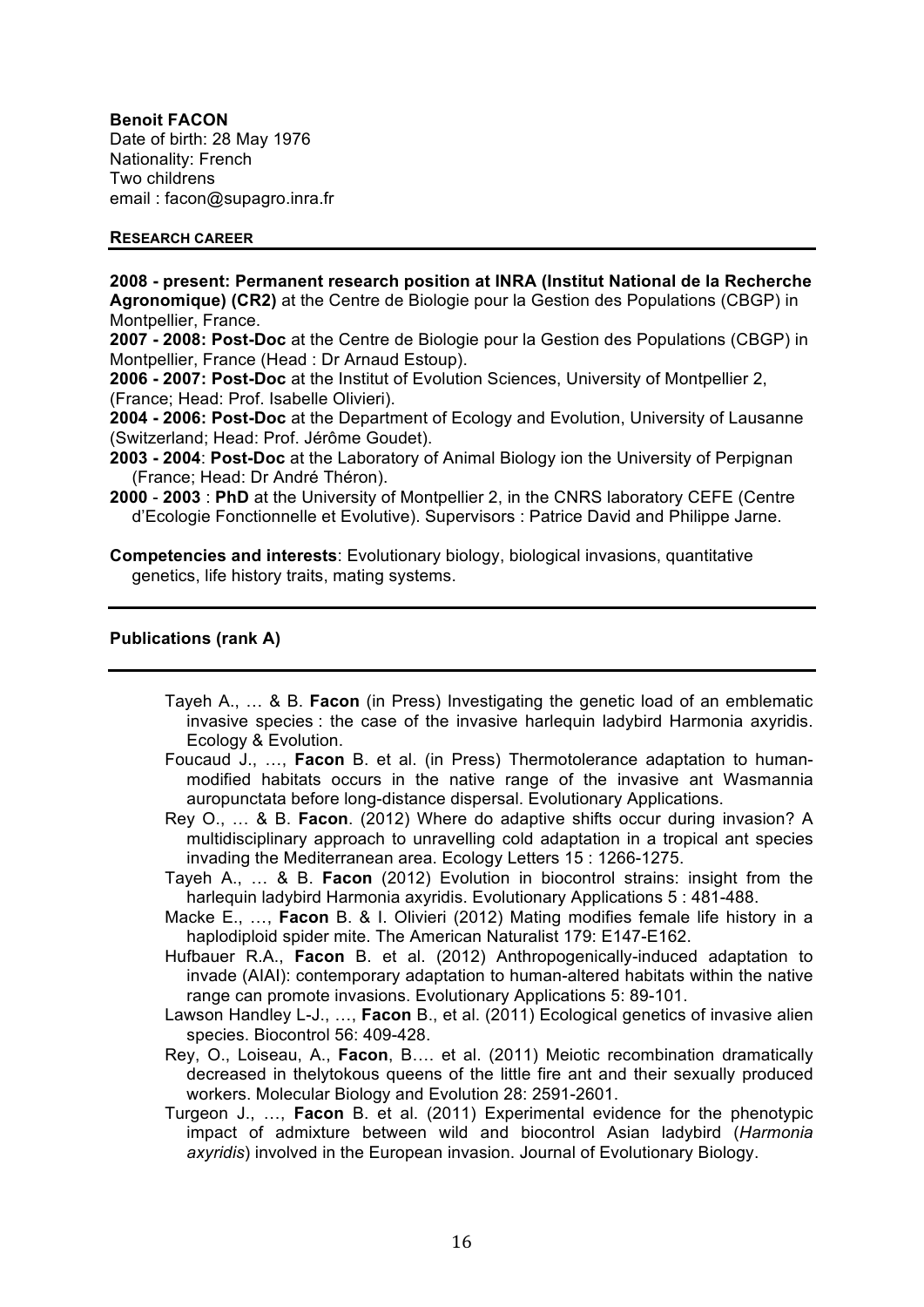**Facon** B. et al. (2011) Inbreeding depression is purged in the invasive insect *Harmonia axyridis*. Current Biology 21: 424-427.

- Macke E., …, **Facon** B. & I. Olivieri (2011) Sex allocation in haplodiploids is mediated by egg size: evidence in the spider mite *Tetranychus urticae* Koch. Proceedings of the Royal Society B-Biological Sciences 278: 1054-1063.
- **Facon** B., Crespin L., Loiseau A., Lombaert E., Magro A. & A. Estoup (2011) Can things get worse when an invasive species hybridizes? The harlequin ladybird *Harmonia axyridis* in France as a case study. Evolutionary Applications 4: 71-88.
- Lombaert E., …, **Facon** B. & A. Estoup (2010) Bridgehead Effect in the Worldwide Invasion of the Biocontrol Harlequin Ladybird. Plos One 5: e9743.
- Escobar\* J.S., **Facon\*** B., Jarne P., Goudet J. & P. David (2009) Correlated evolution of mating strategy and inbreeding depression within and among populations of the hermaphroditic snail *Physa acuta*. Evolution 63 : 2790-2804. (\* Ces 2 auteurs ont contribué également à l'article)
- Orivel J., …, **Facon** B. et al. (2009) Ecologically heterogeneous populations of the invasive ant *Wasmannia auropunctata* within its native and introduced ranges. Ecological Entomology 34 : 504-512.
- **Facon** B., Pointier J.P., Jarne P., Sarda V. & P. David (2008) Multiple introductions and the evolutionary potential of invasive populations. Current Biology 18: 363- 367.
- **Facon** B., Ravigné V. & J. Goudet (2008) Gender-role alternation in the simultaneously hermaphroditic freshwater snail Physa acuta: not with the same partner. Behavioral Ecology and Sociobiology 62: 713-720.
- **Facon** B., Ravigné V., Sauteur L. & J. Goudet (2007) Effect of mating history on gender preference in the hermaphroditic snail Physa acuta, Animal Behaviour 74: 1455-1461.
- Chapuis E., Trouvé S., **Facon** B., Degen L. & J. Goudet (2007) High quantitative and no molecular differentiation of a freshwater snail (Galba truncatula) between temporary and permanent water habitats. Molecular Ecology 16: 3484-3496.
- **Facon** B. & P. David (2006) Metapopulation dynamics and biological invasions: a spatially explicit model applied to a freshwater snail. The American Naturalist 128: 769-783.
- **Facon** B, Ravigné V. & J. Goudet (2006) Experimental evidence of inbreeding avoidance in the hermaphroditic snail Physa acuta. Evolutionary Ecology 20: 295- 406.
- **Facon** B., Genton B., Shykoff J., Jarne P., Estoup A. & P. David (2006) A general eco-evolutionary framework for understanding bioinvasions. Trends in Ecology and Evolution 21: 130-135.
- **Facon** B., Jarne P., Pointier J.P. & P. David (2005) Hybridization and invasiveness in the freshwater snail Melanoides tuberculata: hybrid vigour is more important than the increase in genetic variance. Journal of Evolutionary Biology 18: 524-535.
- **Facon** B., Machline E., Pointier J.P. & P. David (2004) Variability in dessication tolerance in freshwater snails and its consequences on invasion ability. Biological Invasions 6: 283-293.
- **Facon** B., Pointier J.P., Glaubrecht M., Poux C., Jarne P. & P. David (2003) Molecular phylogeography reveals invasions are not always rare events: the case of a freshwater snails family, the Thiarids. Molecular Ecology 12:3027-3039.

#### **A few communications**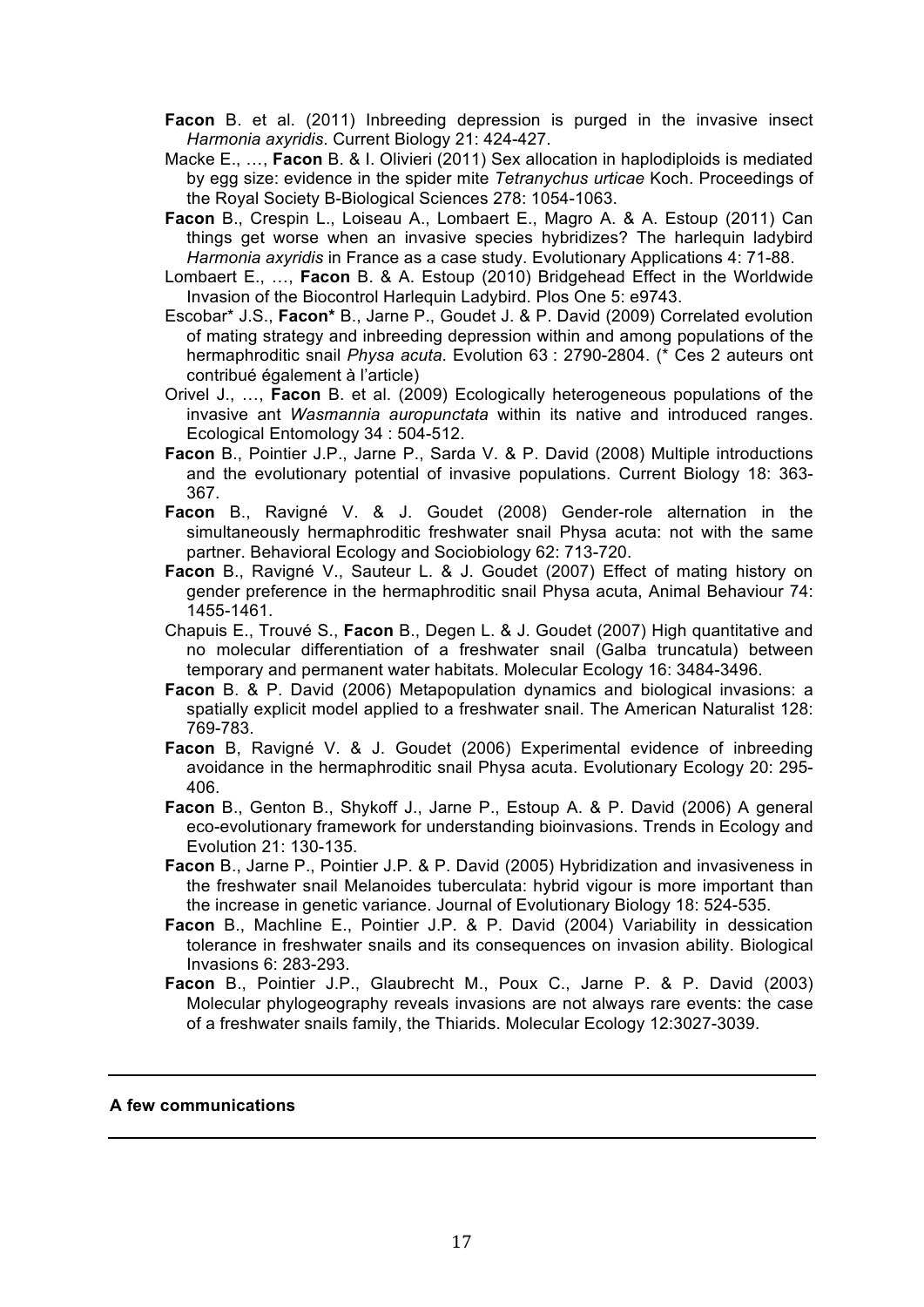- 2007 Introductions multiples et potentiel évolutif des espèces invasives: le cas de Melanoides tuberculata à la Martinique. Colloque « Invasions biologiques et traits d'histoire de vie » - IIèmes rencontres francophones (Rennes, France).
- 2008 Pour une biologie évolutive des invasions. Conférence invitée. VIIèmes rencontres de phytopathologie/mycologie de la Société Française de Phytopathologie (Aussois, France).
- 2009 Consequences of hybridization between invasive and biocontrol individuals of the harlequin ladybird Harmonia axyridis in France. Meeting du IOBC/WPRS working group "Benefits and risks of exotic biological control agents", Engelberg, Switzerland (IOBC wprs/OILB srop).
- 2012 Evolution au cours du processus d'invasion: le cas d'Harmonia axyridis. Séminaire invité au sein de l'UMR PVBMT à Saint-Pierre (Réunion).

#### **Contributions to research management**

2011-2012 Co-leader of the task EMERGE in the INRA meta-program SMaCH (Sustainable Management of Crops Health)

2010- Co-leader of the group « Biology of Adaptation : Genetics, Genomics & Life-history traits » in the CBGP

2010- Elected member of the Scientific Council of the CBGP

2008-2011 Manager of the phenotyping Platform in the CBGP

2010 Co-organizer of the session « Invasions biologiques: au croisement de l'écologie et de l'évolution » at the first national congress of Ecology « Ecologie 2010 » in Montpellier 2005 Co-organizer of the symposium "Evolutionary ecology of invasive species and species invasions", 10th congress of European Society for Evolutionary Biology, Cracow in Poland 2008- Jury for 5 PhD defenses

2012- Member of the hiring commitee for 3 permanent positions

#### **Some funded projects**

2007-2011 ANR-Biodiversité Project « Etude des invasions biologiques à partir d'introductions intentionnelles et non intentionnelles d'insectes » (headed by T. Guillemaud). Participant.

2009-2010 INRA-SPE Project « Evolution de la résistance d'un insecte ravageur invasif à des agents de lutte biologique : le cas de l'aleurode du tabac Bemisia tabaci ». Leader

2010-2014 Grand Federative Project of Montpellier Agropolis Fondation « Bioagressors and invasive species: from individual to population to species » (BIOFIS, headed by A. Estoup & JY. Rasplus). Leader of the task « Key evolutionary questions associated to the emergence of invasive populations: experimental axis ».

#### **Referee**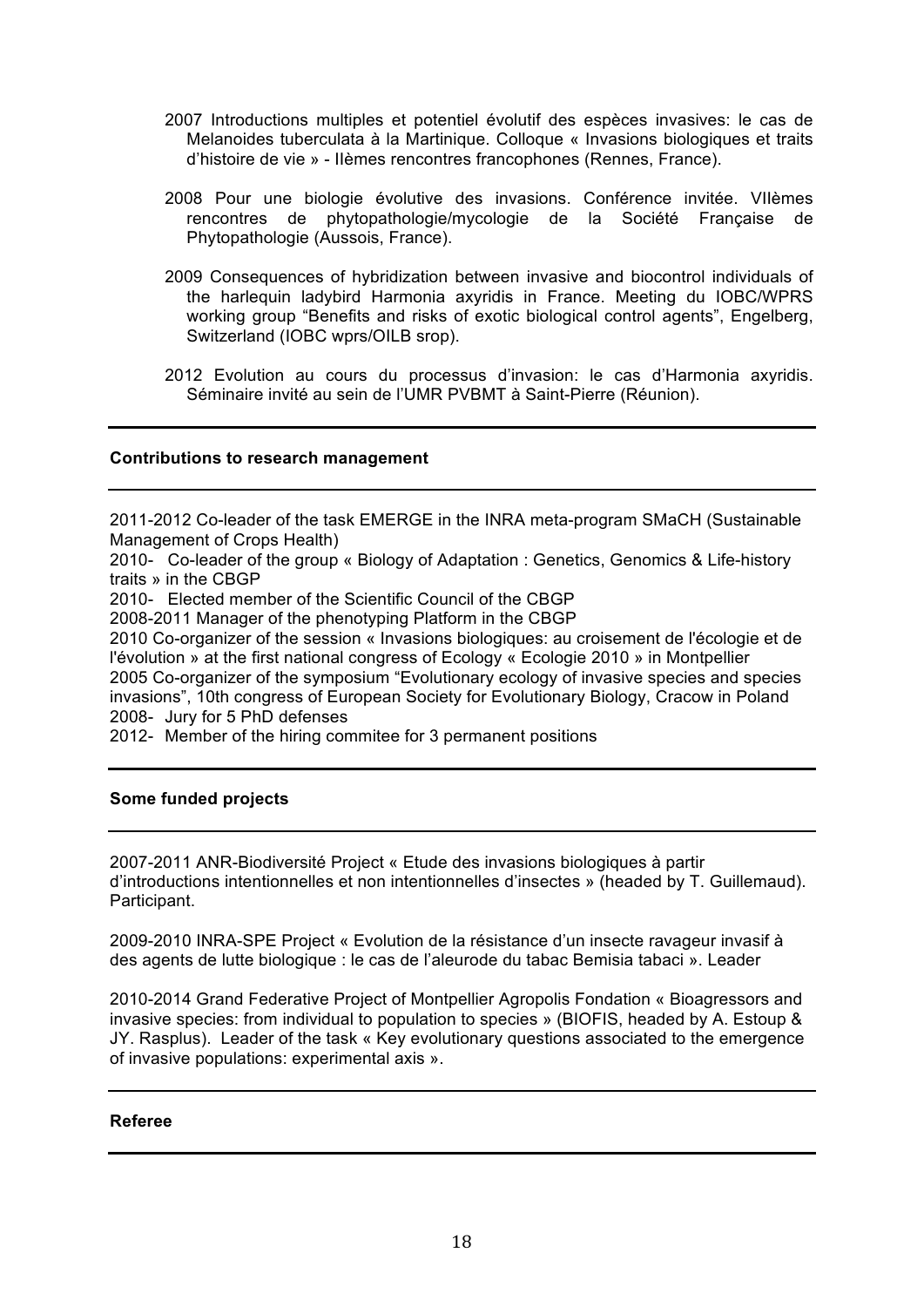Reviewer for the following journals : Ecology Letters ; Molecular Ecology ; Proceedings of the Royal Society B : Biological Sciences ; Evolutionary Applications ; Diversity & Distribution ; PLoS One ; Biological Invasions ; Biological Control ; Perspectives in Plant Ecology, Evolution & Systematics.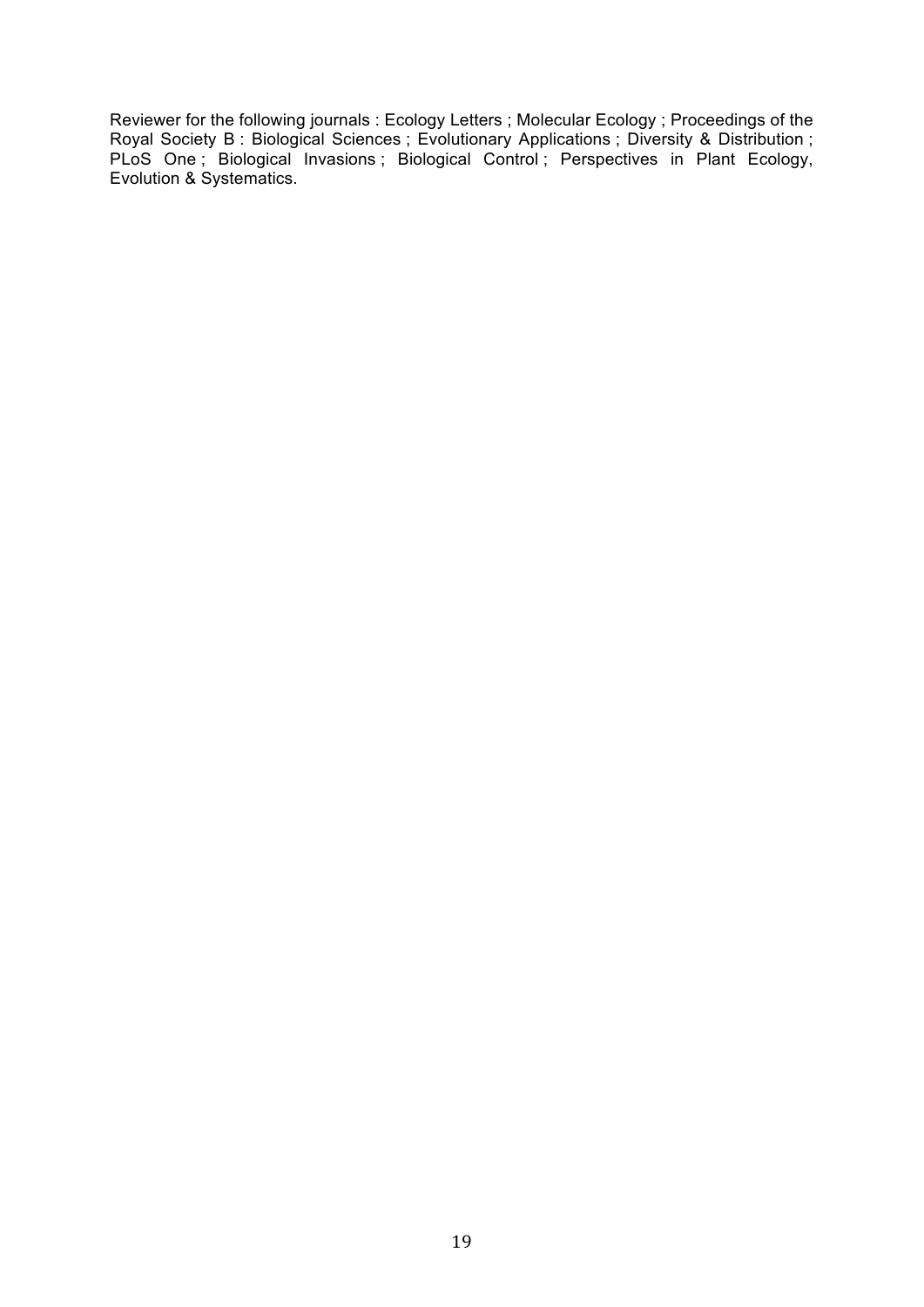#### **Andreas Vilcinskas**

Date of birth: 4 January 1964 Nationality: German One daughter email : Andreas.Vilcinskas@agrar.uni-giessen.de

#### **RESEARCH CAREER**

**2009 - present: Head of the Department** Bioresources at the Fraunhofer Institute of Molecular Biology and Applied Ecology in Giessen, Germany

**2006 – present: Managing Director** of the Institute of Phytopathology and Applied Zoology at Interdisciplinary Research Center of the Justus-Liebig-University of Giessen, Germany **2004 – present: Full Professor (W3)** for Applied Entomology in the Institute of Phytopathology and Applied Zoology at Interdisciplinary Research Center of the Justus-

Liebig-University of Giessen, Germany

**1999 - 2004: Associated Professor** for Evolutionary Biology and Zoology at the Institute of Biochemistry and Biology, University of Potsdam, Germany

**1994 - 1998: Post-Doc and Group Leader** at the Institute of Zoology, Free University of Berlin, Germany

**1992 - 1994**: **PhD** at the at the Institute of Zoology, Free University of Berlin, Germany (Head: Prof. Götz).

**1990** - **1991**: **Research Associate** at the Fisheries Board of Berlin, Germany

**Competencies and interests**: Evolutionary Ecology, Host-parsite-Coevolution, Genome Biology, Insect Biotechnology, Invasion Biology,

## **Publications (rank A, last 5 years only)**

- Schmidtberg, H., C.R. Röhrich, H. Vogel & **A. Vilcinskas** 2013: A switch from constitutive chemical defense to inducible innate immune responses in the invasive ladybird *Harmonia axyridis*. Biology Letters in press.
- Mukherjee, K., T. Hain, R. Fischer, T. Chakraborty & **A. Vilcinskas** 2013: Brain infection and activation of neuronal repair mechanisms caused by the human pathogen *Listeria monocytogenes* in the lepidopteran model host *Galleria mellonella*. Virulence 4(4): in press.
- **Vilcinskas A.** 2013: Evolutionary plasticity of insect immunity. J. of Insect Physiology, in press
- Grünwald S., J. Stellzig, I.V. Adam, K. Weber, S. Binger, M. Boll, E. Knorr, R.M. Twyman, **A. Vilcinskas** & U. Wenzel 2013: Longevity in the red flour beetle Tribolium castaneum is enhanced by broccoli and depends on nrf-2, jnk-1 and foxo-1 homologous genes. Genes and Nutrition, in press.
- Gökcen, A., **A. Vilcinskas** & J. Wiesner 2013: Methods to identify enzyme that degrade the main extracellular polysaccharide component of Staphylococcus epidermidis biofilms. Virulence 4(1):
- **Vilcinskas, A**., K. Mukherjee & H. Vogel 2013: Expansion of the antimicrobial peptide repertoire in the invasive ladybird *Harmonia axyridis*. Proceedings of the Royal Society B 280 (1750), 20122113. doi: 10.1098/rspb.2012.2113.
- Altincicek, B., A. Elashry, N. Guz, F. Grundler, **A. Vilcinskas** & H.-W. Dehne 2013: Next generation sequencing based transcriptome analysis of septic-injury responsive genes in the beetle *Tribolium castaneum*. PLoS One 8(1): e52004. doi:10.1371/journal.pone.0052004.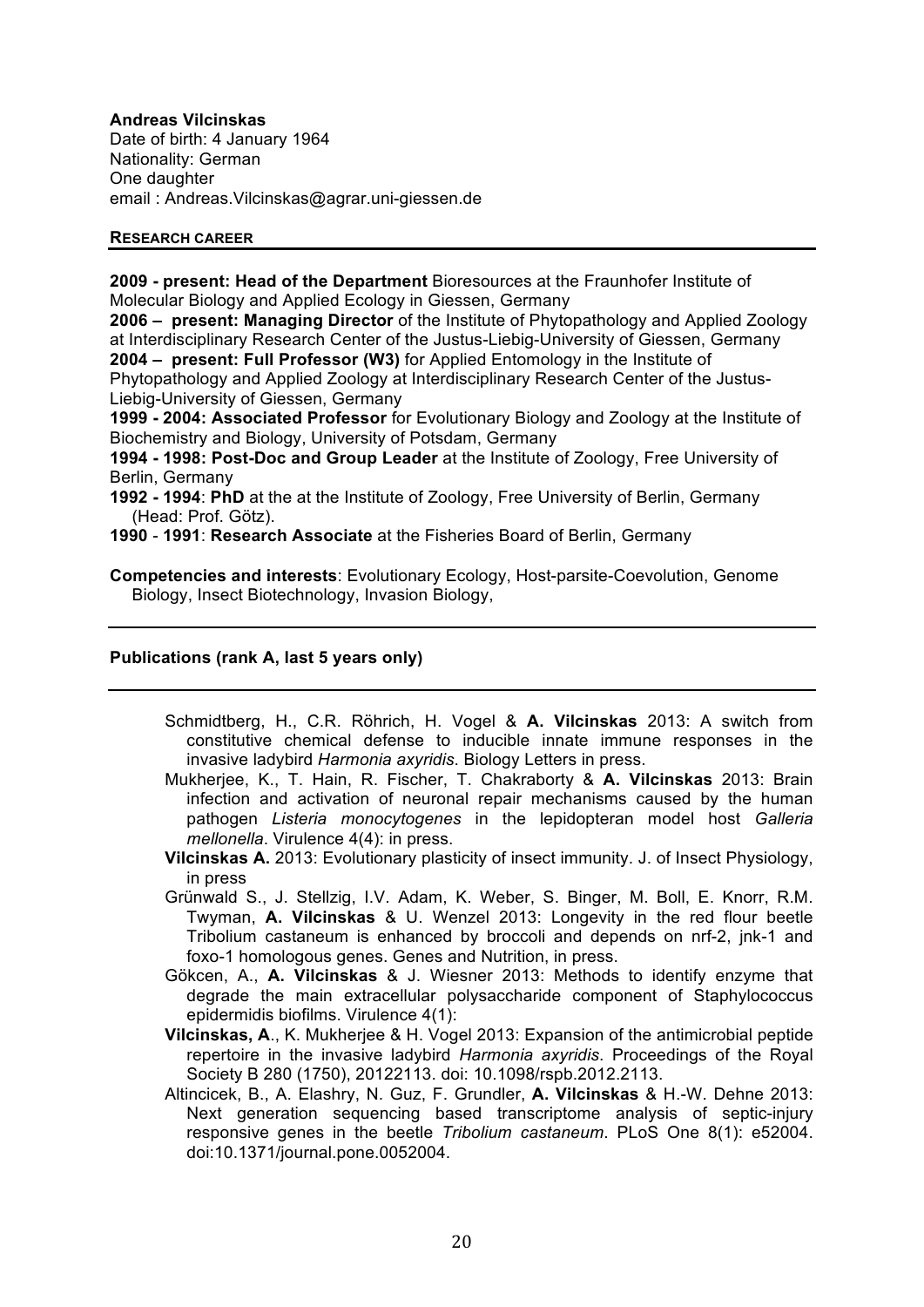Mukherjee, K., R. Fischer & **A. Vilcinskas** 2012: Histone acetylation mediates epigenetic regulation of transcriptional reprogramming in insects during metamorphosis, wounding and infection. Frontiers in Zoology 9:25

- Freitak, D., E. Knorr, H. Vogel & **A. Vilcinskas** 2012: Gender and stressor specific miRNA expression in Tribolium castaneum. Biology Letters 8, 860-863.
- Behnam, F., **A. Vilcinskas**, M. Wagner & K. Stoecker 2012: A Straightforward DOPE (Double Labeling of Oligonucleotide Probes)-FISH (Fluorescence In Situ Hybridization) method for simultaneous multicolor detection of six microbial populations. Applied and Environmental Microbiology 78(15), 5138-5142.
- Röhrich, R., C. J. Ngwa, J. Wiesner, H. Schmidtberg, T. Degenkolb. R. Fischer, G. Pradel & **A. Vilcinskas** 2012: Harmonine, a defense compound from the harlequin ladybird, inhibits mycobacterial growth and demonstrates multi-stage anti-malarial activity. Biology Letters 8, 308-311.
- Koch, A., W. Khalifa, G. Langen, **A. Vilcinskas**, K.-H. Kogel & J. Imani 2012: The antimicrobial peptide thanatin reduces *Fusarium graminearum* infection in Arabidopsis. Journal of Phytopathology 160, 606–610.
- Rahnamaeian, M. & **A. Vilcinskas** 2012: Defense gene expression is potentiated in transgenic barley expressing antifungal peptide metchnikowin throughout powdery mildew challenge. Journal of Plant Science 125(1), 115-124.
- Dobson, A.J., P.R. Johnston, **A. Vilcinskas** & J. Rolff 2012: Identification of immunological expressed sequence tags in the mealworm beetle *Tenebrio molitor*, Journal of Insect Physiology, 58(12), 1556-1561.
- Knorr, E. & **A. Vilcinskas** 2011: Post-embryonic functions of HSP90 in *Tribolium castaneum* include regulation of compound eye development. Dev. Genes & Evolution 211, 357-362.
- **Vilcinskas, A.** 2011: Insects emerge as valuable model hosts to explore virulence. Virulence 2:5, 376-378.
- Arolas, J., T. Bothello, **A. Vilcinskas** & X. Gomis-Rüth. 2011. Structural evidence for standard-mechanisms inhibition in metallopeptidases from a complex poised to resynthesize a peptide bond. Angewandte Chemie – International Edition, 50(44), 10357-10360.
- Vogel, H., C. Badapanda & **A. Vilcinskas** 2011: Identification of immunity-related genes in the burying beetle *Nicrophorus vespilloides* by suppression subtractive hybridization. Insect Molecular Biology 20(6), 787-800.
- Degenkolb, T., R.-A. Düring & **A. Vilcinskas** 2011: Secondary metabolites released by the burying beetle *Nicrophorus vespilloides*: chemical analyses and possible ecological functions. Journal of Chemical Ecology 37(7), 724-735.
- Vogel, H., B. Altincicek, G. Glöckner & **A. Vilcinskas** 2011: A comprehensive transcriptome and immune-gene repertoire of the lepidopteran model mini-host *Galleria mellonella*. BMC Genomics 12:308.
- **Vilcinskas A**. 2011: Anti-Infective therapeutics from the lepidopteran model host *Galleria mellonella*. Current Pharmaceutical Design 17 (13), 1240-1245.
- Mukherjee, K., M. Abu Mraheil, S. Silva, D. Müller, F. Cemic, J. Hemberger, T. Hain, A. **Vilcinskas** & T. Chakraborty 2011. Anti-Listeria activities of *Galleria* hemolymph proteins. Applied and Environmental Microbiology 77(12), 4237-4240.
- Kirsch, R., H. Vogel, A. Muck, J. Pasteels, **A. Vilcinskas** & W. Boland 2011: To be or not to be convergent in salicin-based defense in chrysomeline leaf beetle larvae: Evidence from *Phratora vitellinae*. Proceedings of the Royal Society B 278, 3225- 3232.
- Lehtovirta-Morley, L., K. Stoecker, **A. Vilcinskas**, J. Prosser & G. Nicol 2011: Cultivation of an obligate acidophilic ammonia oxidizer from a nitrifying acid soil. Proceedings National Academy of Sciences USA, 108 (38), 15892-15897.
- Mayer, C., **A. Vilcinskas** & J. Gross 2011: Chemically mediated multitrophic interactions in a plant–insect vector-phytoplasma system compared with a partially nonvector species. Agricultural and Forest Entomology 13, 25-35.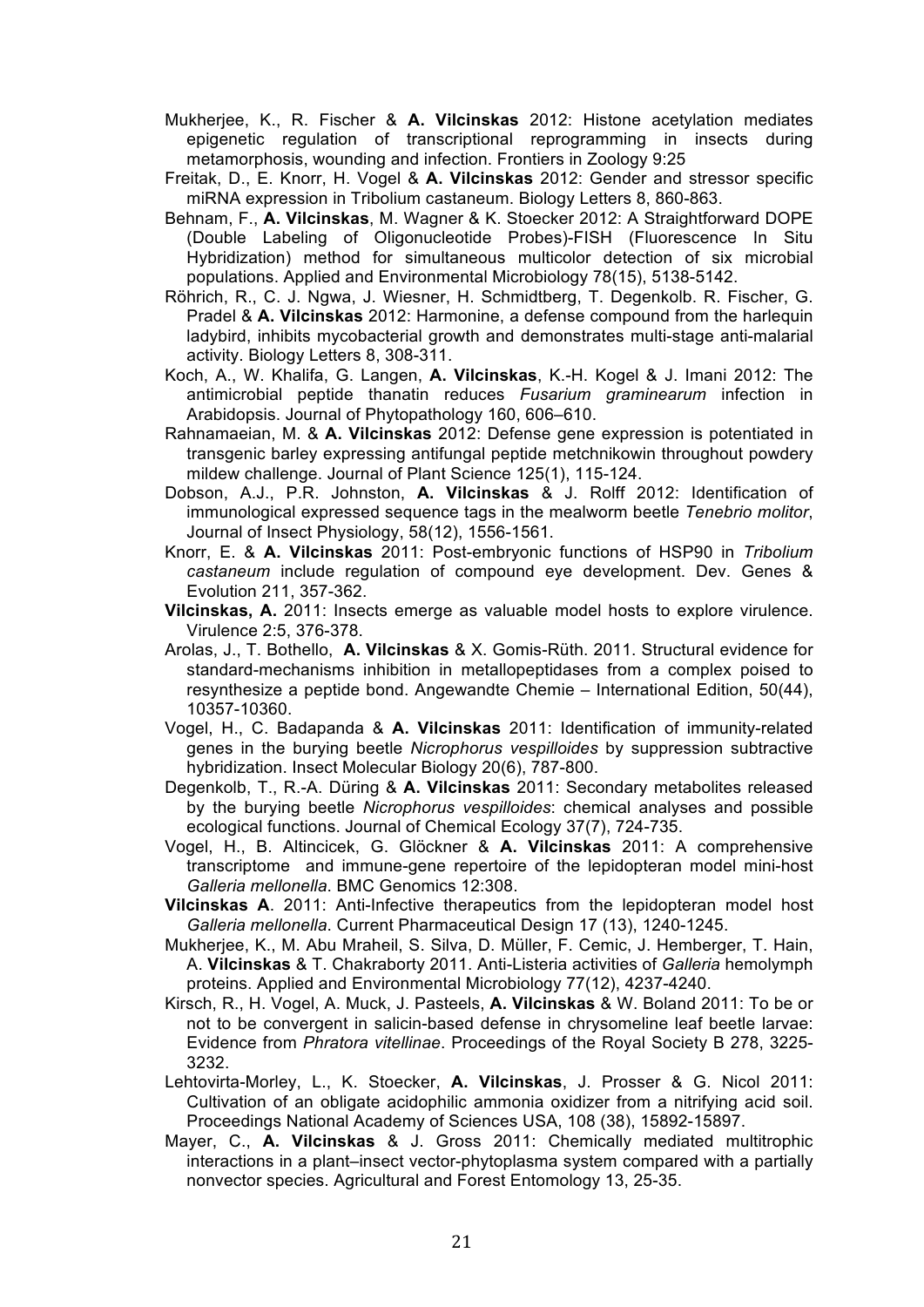- Jiang, H., **A. Vilcinskas** & M. Kanost 2010: Immunity in lepidopteran insects. Advances in Experimental Medicine and Biology 708, 181-204.
- Wiesner, J. & **A. Vilcinskas** 2010: Antimicrobial peptides: the ancient arm of the human immune system. Virulence, 1:5, 440-464.
- Altincicek, B., M. Fischer, M. Fischer, K. Lüersen, M. Boll, U. Wenzel & **A. Vilcinskas** 2010: Role of matrix metalloproteinase ZMP-2 in pathogen resistance and development in *Caenorhabditis elegans*. Developmental and Comparative Immunology 34, 1160-1169.
- International Aphid Genomics Consortium 2010: Genome Sequence of the Pea Aphid *Acyrthosiphon pisum.* PLoS Biology, 8(2):e1000313. Accompanying publication:
- Gerardo, N., B. Altincicek, C. Anselme, H. Atamian, S. Barribeau, M. de Vos, J. Evans, T. Gabaldón, M. Ghanim, A. Heddi, I. Kaloshian, A. Latorre, C. Monegat, A. Moya, A. Nakabachi, B. Parker, V. Pérez-Brocal, M. Pignatelli, Y.Rahbé, J. Ramsey, J. Tamames, D. Tamarit, C. Tamborindeguy, **A. Vilcinskas** 2010: Immunity and other defenses in pea aphids, *Acyrthosiphon pisum*. Genome Biology 11(2): R21.
- **Vilcinskas A.** 2010: Coevolution between pathogen-derived proteinases and proteinase inhibitors of host insects. Virulence 1:3, 206-214.
- Mukherjee, K., B. Altincicek, T. Hain, E. Domann, **A. Vilcinskas** & T. Chakraborty 2010: *Galleria mellonella* as model system to study Listeria pathogenesis. Applied and Environmental Microbiology 76 (1), 310-317.
- Altincicek B., A, Berisha, K. Mukherjee, B. Spengler, A. Römpp & **A. Vilcinskas** 2009: Identification of collagen IV derived danger/alarm signals in insect immunity by nanoLC-FTICR MS. Biological Chemistry 390, 1303-1311.
- Knorr, E., H. Schmidtberg, **A. Vilcinskas** & B. Altnicicek 2009: MMPs regulate both development and immunity in the Tribolium model insect. PLoS One 4(3): e4751.
- Rahnamaeian, M., G. Langen, J. Imani, B. Altincicek, D. von Wettstein, K.-H. Kogel & **A. Vilcinskas** 2009: Insect peptide metchnikowin confers on barley a selective capacity for resistance to ascomycota fungal pathogens. Journal of Experimental Botany 60 (14), 4105-4114.
- Mayer, C., B. Jarausch, W. Jarausch, W. Jelkmann **A. Vilcinskas** & J. Gross 2009: Cacopsylla melanoneura has no relevance as vector of apple proliferation in Germany. Phytopathology 99 (6), 729-738.
- Altincicek, B. & **A. Vilcinskas** 2009: Septic injury inducible genes in medicinal maggots of the blowfly Lucilia sericata. Insect Molecular Biology 18,119-125.
- Altincicek, B. & **A. Vilcinskas** 2008: Identification of immune inducible genes from the velvet worm Epiperipatus biolleyi (Onychophora). Dev. Comp. Immunology 32, 1416-1421.
- Mayer, C., **A. Vilcinskas** & J. Gross 2008: Pathogen-induced release of plant allomone manipulates vector insect behaviour. Journal of Chemical Ecology 34, 1518-1522.
- Altincicek, B., S. Stötzl, M. Wygrecka, K. Preissner & **A. Vilcinskas** 2008: Hostderived extracellular nucleic acids enhance innate immune responses, induce coagulation, and prolong survival upon infection in insects. Journal of Immunology 181, 2705-2712.
- Altincicek, B., J. Gross & **A. Vilcinskas** 2008: Wounding-mediated gene expression and accelerated viviparous reproduction of the pea aphid *Acyrthosiphon pisum*. Insect Mol. Biol 17, 711-716.
- Mayer, C., **A. Vilcinskas** & J. Gross 2008: Phytopathogen lures its insect vector by altering host plant odor. Journal of Chemical Ecology 34, 1045-1049.
- Altincicek, B. & **A. Vilcinskas** 2008: Identification of a lepidopteran matrix metalloproteinase with dual roles in metamorphosis and innate immunity. Developmental and Comparative Immunology 32, 400-409.
- Altincicek, B. & **A. Vilcinskas** 2008: Comparative screening for septic injuryinducible genes in phylogenetic distant models of regeneration and stem cell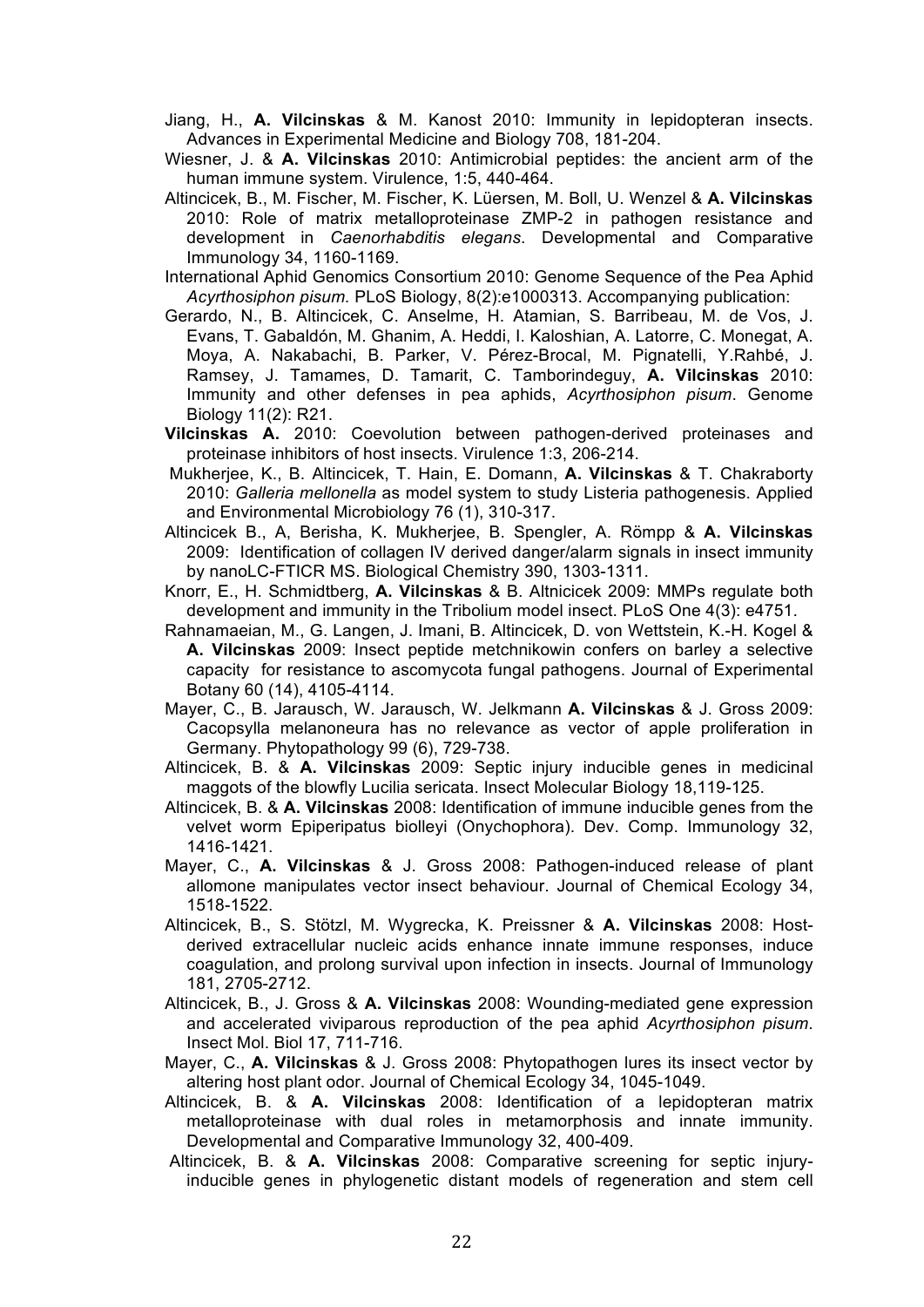research: the planarian *Schmidtea mediterranea* and the cnidarian *Hydra vulgaris*. Frontiers in Zoology 5: 6.

- Gross, J., K. Schuhmacher, H. Schmidtberg & **A. Vilcinskas** 2008: Protected by fumigants: beetles perfumes in antimicrobial defence. Journal of Chemical Ecology 34, 179-188.
- Tribolium Genome Sequencing Consortium 2008: The genome of the developmental model beetle and pest *Tribolium castaneum*. Nature 425, 949-955. Accompanying publication:
- Altincicek, B., E. Knorr & **A. Vilcinskas** 2008: Beetle immunity: Identification of immune-inducible genes from the model insect *Tribolium castaneum*. Developmental and Comparative Immunology 32, 585-595.
- Wedde, M., C. Weise, C. Nuck, B. Altincicek & **A. Vilcinskas** 2007: The insect metalloproteinase inhibitor gene of the lepidopteran *Galleria mellonella* encodes two distinct inhibitors. Biological Chemistry 388, 119-127.
- Altincicek, B & **A. Vilcinskas** 2007: Analysis of the immune-related transcriptome from microbial stress resistant, rat-tailed maggots of the drone fly *Eristalis tenax*. BMC Genomics 8: 326.
- Altincicek, B. & **A. Vilcinskas** 2007: Analysis of the immune-related transcriptome of a lophothrochozoan model, the marine annelid *Platynereis dumerilii*. Frontiers in Zoology 4:18.
- Altincicek, B., M. Lindner, D. Lindner, K. Preissner & **A. Vilcinskas** 2007: Microbial metallo-proteinases mediate sensing of invading pathogens and activate innate immune responses in the lepidopteran model host *Galleria mellonella*. Infection and Immunity 75 (1), 175-183.
- Altincicek, B. & **A. Vilcinskas** 2007: Identification of immune-related genes from an apterygote insect, the firebrat *Thermobia domestica*. Insect Biochemistry & Molecular Biology37,726-731.

#### **A few recent communications**

- 2012: 3 invited talks at the XXIV International Congress of Entomology, Daegu, Korea, 19.8.-25.8.2012 Symposium 306: Evolutionary plasticity of insect immunity Symposium 507: Gender- and stressor specific microRNA expression in *Tribolium castaneum*
	- Symposium 511: Symbiont-mediated invasive success of the Harlequin ladybird Harmonia a.
- 2012: Invited talk: Epigenetic regulation of innate immunity in insect model hosts. 2nd International Conference on Model Hosts, Rhodos, Greece 1.9.-6.9.2012
- 2012: Invited talk : Does harmonine-based chemical defense mediates invasive success of the harlequin ladybird *Harmonia axyridis*? 28th Meeting of the International Society of Chemical Ecology, Vilnius, Lithuania, 22.7.-26.7.2012
- 2012:Exploring the role of epigenetics in host-parasite-coevolution. DFG-Winterschool in the Priority Programm Host-Parasite Coevolution, Vienna, Austria 27.2.-1.3.2012
- 2012: Invited talk: Insect Biotechnology, George Washington University, Washington DC, USA, 29.10.2012
- 2012: Invited talk: Insect models in preclinical and epigenetic research, Harvard Medical School, Boston, USA. 28.10.2011
- 2011: Invited talk: Evolutionary plasticity of Insect Immunity. Sixth International Symposium on Molecular Insect Science, Amsterdam, 2.10.-5.10.2011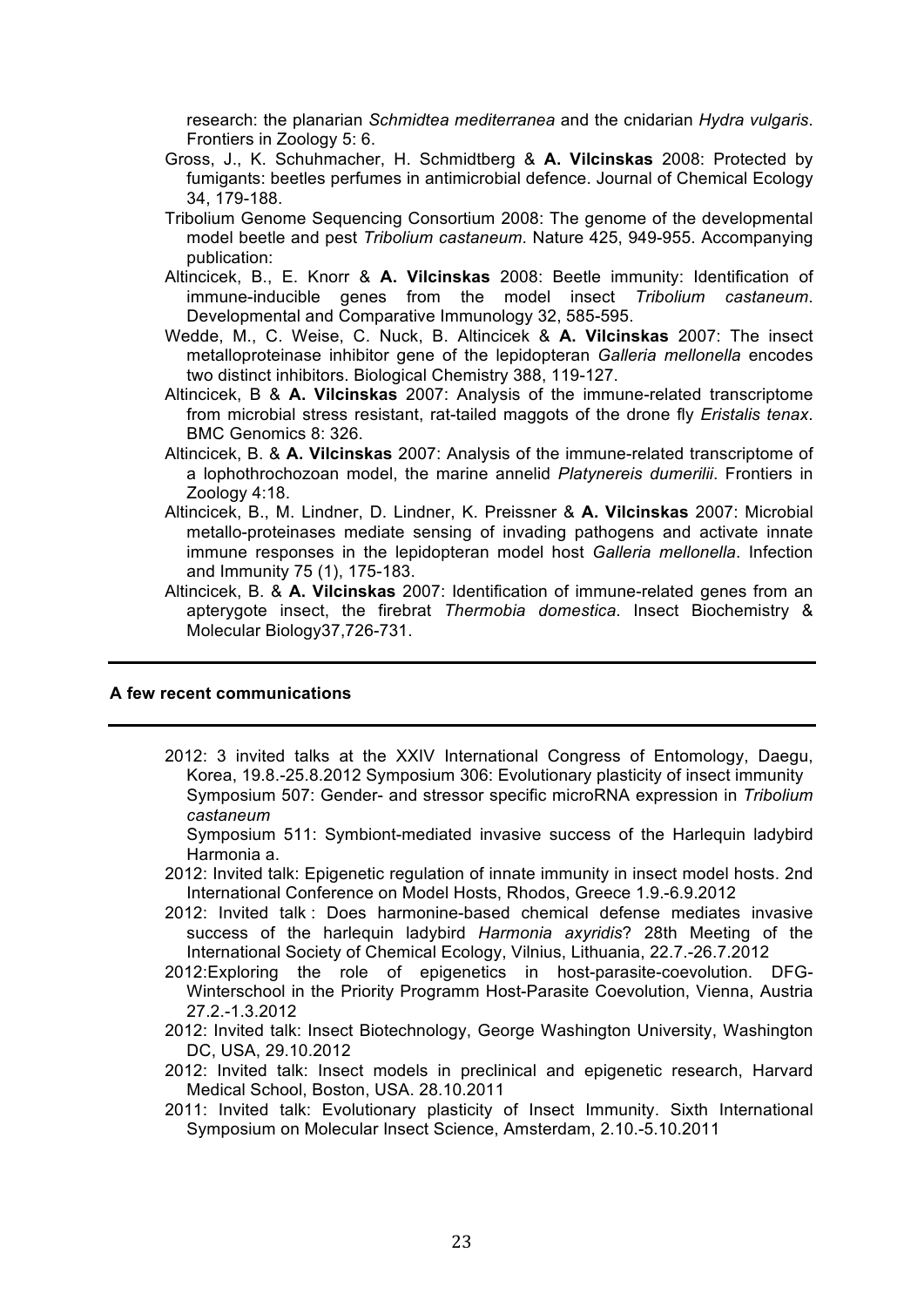- 2011: Invited talk : Exploring mechanisms behind the invasive success of the ladybird Harmonia axyridis Meeting of the German Entomological Society, Berlin, Germany, 21.3.-24.3.2011
- 2011: Invited talk : Insect Biotechnology: How to translate biodiversity into products and services. European Parliament Seminar, Brüssel, Belgium, 15.3.2011

#### **Contributions to research management**

2013-2011 Coordinator and spokesperson of the LOEWE Research Focus « Insect Biotechnology »

Funded by the Hessian Ministry for Science and Art (Budget :  $64.5$  million) 2010-2012 Second coordinator and spokesperson of the LOEWE Research Focus « AmbiProbe »

Funded by the Hessian Ministry for Science and Art (Budget:  $64.5$  million) 2009-2010 Coordinator and spokesperson of the starting grant for the the Fraunhofer Project Group

 Bioresources in Giessen (Budget : €4.0 million) 2006-2012 Member of the faculty panel « Faculty of agriculture and environmental management »

## **Some funded projects**

2009-2015 Member of the DFG Priority Program 1399 "Host-Parasite-Coevolution – rapid reciprocal adaptation and its genetic basis" Project 1 (VI 219/3-1): Reciprocal genetic diversification and adaption of host proteinase inhibitors and parasiteassociated proteinases during coevolution of insects and entomopathogenic fungi Budget: €160,000 (including a PhD student for 3 years), funding period 2009-2012 Project 2 (VI 219/3-2): Role of epigenetics in host-parasite-coevolution Budget: €180,000 (including a PhD student for 3 years), funding period 2012-2015

## **Referee**

## **Reviewer for Scientific Journals**:

Acta Parasitologica, Archives of Insect Biochemistry & Physiology , BMC Biology, BMC Genomics, BMC Biochemistry, Cellular & Molecular Life Sciences, Comparative Biochemistry & Physiology, Current Genetics, Developmental & Comparative Immunology, European Journal of Biochemistry, Frontiers in Zoology, Insect Biochemistry and Molecular Biology, Insect Molecular Biology, Journal of Applied Entomology, Journal of Immunology, Journal of Insect Physiology, Insectes Sociaux, Journal of Insect Science, Journal of Pest Science, Microbes and Infection, Peptides, PLOS One, PNAS, Proceedings of the Royal Society B, Virulence.

## **Reviewer for Grant Agencies**

BBSRC - Biotechnology and Biological Sciences Research Council UK, German Research Foundation (DFG), European Research Council (ERC), Alexander von Humboldt-Stiftung , DAAD, Swiss National Fond

#### **Editorial Board Member**

Archives of Insect Biochemistry and Physiology, Journal of Invertebrate Immunity, Virulence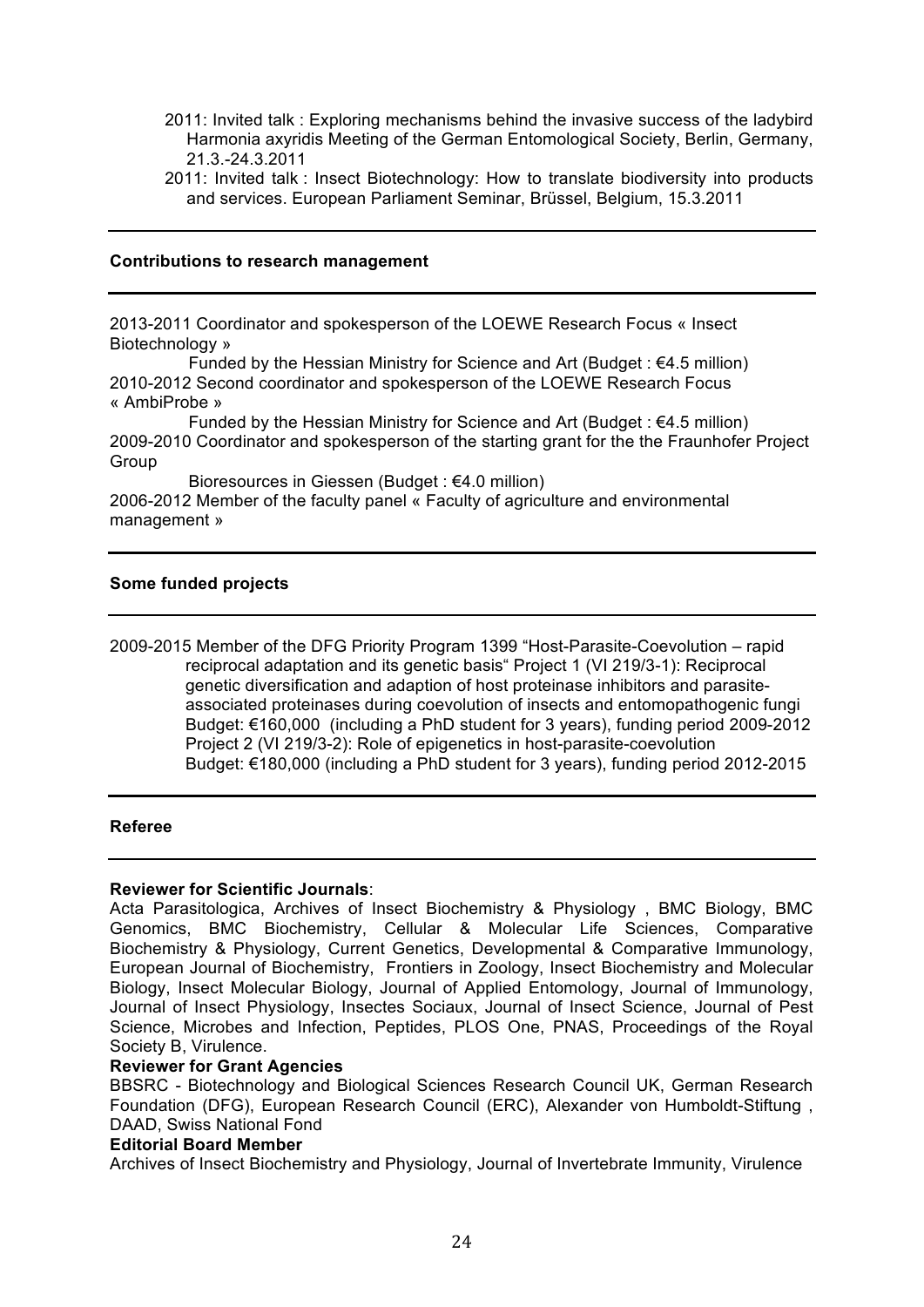## **CURRICULUM VITAE**



## **François VERHEGGEN, PhD**

Lecturer at the University of Liege Born in Namur on the 25th of Feb 1980 Married, 2 daughters Courriel : fverheggen@ulg.ac.be Téléphone 003281622662

# **Education**

## Master (2003) : **Diplôme d'ingénieur chimiste et des bio-industries** - FuSaGx

## PhD (2008) : **Docteur en Sciences agronomiques et Ingénierie biologique** - FuSaGx

## **Publications et communications**

## **PhD and Master thesis**

- Verheggen, F. (2008). Production of alarm pheromone in aphids and perception by ants and natural enemies. Unpublished doctoral thesis, Université de Liège, Belgium.
- Verheggen, F. (2005). Contribution à l'étude des relations tritrophiques entre la tomate (Lycopersicon esculentum Miller), le puceron vert du pêcher (Myzus persicae Sulzer) et le syrphe ceinturé (Episyrphus balteatus DeGeer). Unpublished DEA/DES thesis, Université de Liège, Belgium.
- Verheggen, F. (2003). Electrophysiological and behavioural study of some secondary metabolites fromTribolium confusum (Du Val) (Coleoptera: Tenebrionidae). Unpublished master thesis, Université de Liège, Belgium.

## **Patent**

• Leroy, P, Capella, Q, Verheggen, F, Francis, F, & Haubruge, E. (2009). Treatment method using biological control. Belgium: Office de la Propriété intellectuelle.

## **Publications in peer review Journals**

## *As first or last author*

- Sablon, L, (…) & Verheggen, F. (in press). Consumption of Immature Stages of Colorado Potato Beetle by Chrysoperla Carnea (Neuroptera: Chrysopidae) Larvae in the Laboratory. American J Potato Research.
- Sablon, L, (…) & Verheggen, F. (2013). Chemical Ecology of the Colorado Potato Beetle, Leptinotarsa decemlineata (Say) (Coleoptera: Chrysomelidae), and Potential for Alternative Control Methods. Insects, 4(1), 31-54.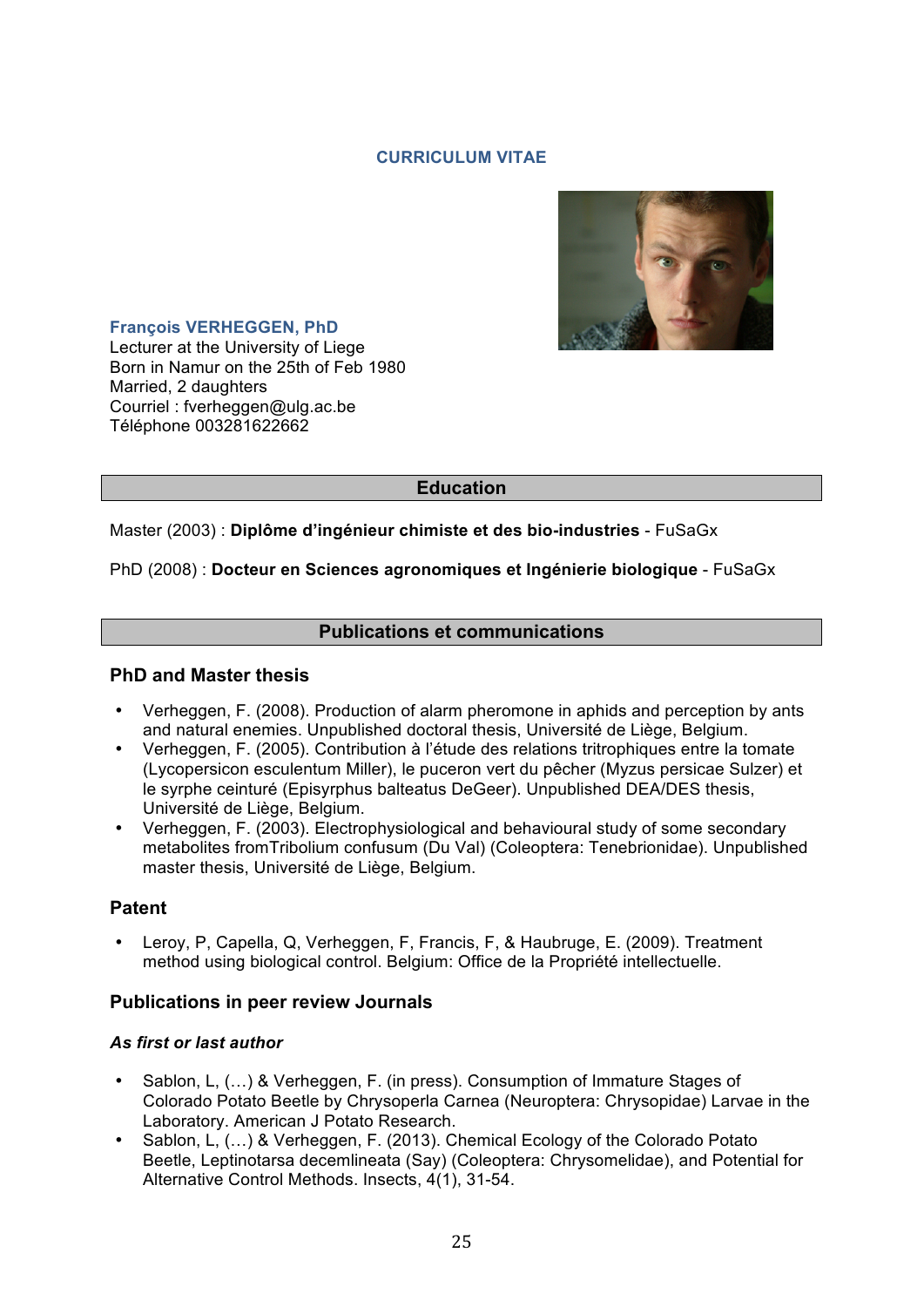- Vandereycken, A, (…) & Verheggen, F. (2012). Habitat diversity of the Multicolored Asian ladybeetle Harmonia axyridis Pallas (Coleoptera: Coccinellidae) in agricultural and arboreal ecosystems: a review. BASE, 16(4), 553-563.
- Caparros Megido, R, (…) & Verheggen, F. (2012). First evidence of deuterotokous parthenogenesis in the tomato leafminer, Tuta absoluta (Meyrick) (Lepidoptera: Gelechiidae). J Pest Science.
- Durieux, D, (…) & Verheggen, F. (2012). Role of long-chain hydrocarbons in the aggregation behaviour of Harmonia axyridis (Pallas) (Coleoptera: Coccinellidae). J Insect Physiology.
- Durieux, D, (…) & Verheggen, F. (2012). Evolution des populations de coccinelles indigènes et de l'espèce exotique, Harmonia axyridis (Pallas), en Wallonie et en région de Bruxelles-Capitale. Entomologie Faunistique = Faunistic Entomology, 65, 81-92.
- Razafimanantsoa, T, (…) & Verheggen, F. (2012). Silk moths in Madagascar: Biology, uses and challenges related to Borocera cajani (Boisduval, 1833) (Lepidoptera – Lasiocampidae). BASE, 16(2), 269-276.
- Vandermoten, S, (…) & Verheggen, F. (2012). Aphid alarm pheromone: An overview of current knowledge on biosynthesis and functions. Insect Biochemistry & Molecular Biology, 42, 155-163.
- Verheggen F, et al. (2012). Aphid Alarm Pheromone as a Cue for Ants to Locate Aphid Partners. PLoS ONE.
- Abdoul Habou, Z, (…) & Verheggen, F. (2011). Insecticidal effect of Jatropha curcas oil on the aphid Aphis fabae (Hemiptera: Aphididae) and on the main insect pests associated with cowpeas (Vigna unguiculata) in Niger. Tropicultura, 29(4), 225-229.
- Verheggen, F, & Haubruge, E. (2011). Les phéromones d'alarme dans le règne animal. Faunistic Entomology, 63(4), 259-274.
- Verheggen, F, & Haubruge, E. (2010). Les phéromones d'alarme dans le règne animal. Faunistic Entomology, 63(4).
- Boumans, L, (…) & Verheggen, F. (2009). First record of the 'bathroom mothmidge' Clogmia albipunctata, a conspicuous element of the Belgian fauna that went unnoticed (Diptera: Psychodidae). Phegea, 37(4), 153-160.
- Verheggen, F, et al. (2009). Tomato-aphid-hoverfly: A tritrophic interaction incompatible for pest management. Arthropod-Plant Interactions, 3, 141-149.
- Verheggen, F, et al. (2009). Mutualisme pucerons-fourmis : étude des bénéfices retirés par les colonies d'Aphis fabae en milieu extérieur. BASE, 13, 232-242.
- Verheggen, F, et al. (2009). Social environment influences aphid production of alarm pheromone. Behavioral Ecology, 20(2), 283-288.
- Verheggen F, et al. (2008). Aphid and plant volatiles induce oviposition in an aphidophagous hoverfly. J Chem Ecology, 34, 301-307
- Verheggen, F, et al. (2008). What makes Episyrphus balteatus (Diptera: Syrphidae) oviposit on aphid infested tomato plants? Comm. Agricult. Appl. Biol. Sc., 73(3), 371-81.
- Verheggen, F, et al. (2008). Emission of alarm pheromone in aphids: A non-contagious phenomenon. J Chem Ecol, 34(9), 1146-1148.
- Verheggen, F, et al. (2008). Mothflies (Diptera : Psychodidae) in hospitals: A guide to their identification and methods for their control. Acta Clinica Belgica, 63(4), 251-255.
- Verheggen, F, et al. (2007). Electrophysiological and behavioral responses of the multicolored asian lady beetle, Harmonia axyridis pallas, to sesquiterpene semiochemicals. J Chem Ecol, 33(11), 2148-2155.
- Verheggen, F, et al. (2007). Electrophysiological And Behavioral Activity Of Secondary Metabolites In The Confused Flour Beetle. J Chemical Ecology, 33(3), 525-539.

# *As a coauthor*

• Dekeirsschieter, J, Frederickx, C, Verheggen, F, Drugmand, D, & Haubruge, E. (2013, July). Diversity of forensic rove beetles (Coleoptera, Staphylinidae) associated with decaying pig carcass in a forest biotope. J Forensic Sciences.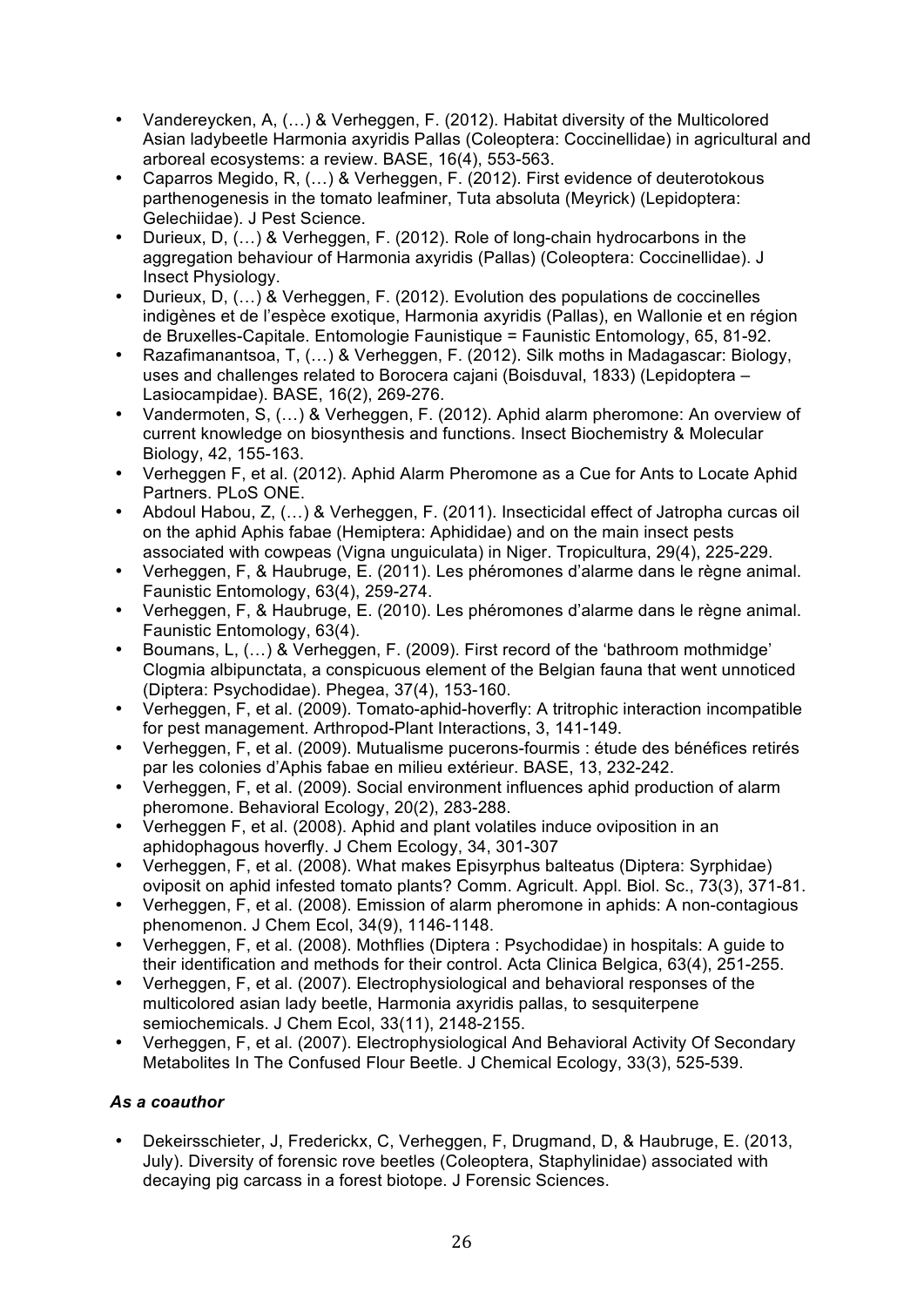- Dekeirsschieter, J, Frederickx, C, Lognay, G, Brostaux, Y, Verheggen, F, & Haubruge, E. (2013, June). Electrophysiological and behavioural responses of Thanatophilus sinuatus F. (Coleoptera: Silphidae) to selected cadaveric volatile organic compounds. J Forensic Sciences.
- Leroy, P, Heuskin, S, Sabri, A, Verheggen, F, Farmakidis, J, Lognay, G, Thonart, P, Wathelet, J.-P, Brostaux, Y, & Haubruge, E. (2012). Honeydew volatile emission acts as a kairomonal message for the Asian lady beetle Harmonia axyridis (Coleoptera: Coccinellidae). Insect Science, 19(4), 498-506.
- Fischer, C, Laurent, P, Heuskin, S, Durieux, D, Haubruge, E, Verheggen, F, & Lognay, G. (2012). Fast-GC quantifacation of harmonine, the major defense alkaloid of the multicolored Asian ladybird Harmonia axyridis (Pallas). Amer J Analytical Chemistry, 3.
- Frederickx, C, Dekeirsschieter, J, Verheggen, F, & Haubruge, E. (2012). Responses of Lucilia sericata Meigen (Diptera: Calliphoridae) to cadaveric volatile organic compounds. J Forensic Sciences, 57(2), 386-390.
- Leroy, P, Schillings, T, Farmakidis, J, Heuskin, S, Lognay, G, Verheggen, F, Brostaux, Y, Haubruge, E, Francis, F, & Joseph, M. (Other coll.). (2012). Testing semiochemicals from aphid, plant and conspecific: attraction of Harmonia axyridis (Pallas). Insect Science, 19, 372-382.
- Frederickx, C, Verheggen, F, & Haubruge, E. (2011). Biosensors in Forensic Sciences. BASE, 15(3), 449-458.
- Heuskin, S, Verheggen, F, (…) & Lognay, G. (2011). The use of semiochemical slowrelease devices in integrated pest management strategies. BASE, 15(3), 459-470.
- Sloggett, J, Magro, A, Verheggen, F, Hemptinne, J.-L, Hutchison, W, & Riddick, E. (2011). The chemical ecology of Harmonia axyridis. BioControl, 56, 643-661.
- Zirbes, L, Mark, M, Vrancken, V, Wathelet, J.-P, Verheggen, F, Thonart, P, & Haubruge, E. (2011). Earthworms use odor cues to locate and feed on microorganisms in soil. PLoS ONE, 6(7), 21927.
- Heuskin, S, Lorge, S, Godin, B, Leroy, P, Frère, I, Verheggen, F, Haubruge, E, Wathelet, J.-P, Mestdagh, M, Hance, T, & Lognay, G. (2011, July). Optimisation of a semiochemical slow-release alginate formulation attractive towards Aphidius ervi Haliday parasitoids. Pest Management Science.
- Dekeirsschieter, J, Verheggen, F, Haubruge, E, & Brostaux, Y. (2011). Carrion beetles visiting pig carcasses during early spring in urban, forest and agricultural biotopes of Western Europe. J Insect Science, 11, 1-13.
- Leroy, P, Sabri, A, Heuskin, S, Thonart, P, Lognay, G, Verheggen, F, Francis, F, Brostaux, Y, Felton, G, & Haubruge, E. (2011). Microorganisms from Aphid Honeydew Attract and Enhance the Efficacy of Natural Enemies. Nature Communications, 2.
- Leroy P, Sabri A, Verheggen F, Francis F, Thonart P & Haubruge E (2011) The semiochemically mediated interactions between bacteria and insects. Chemoecology, 21
- Leroy, P, Wathelet, B, Sabri, A, Francis, F, Verheggen, F, Capella, Q, Thonart, P, & Haubruge, E. (2011). Aphid-host plant interactions: Does aphid honeydew exactly reflect the host plant amino acid composition? Arthropod-Plant Interactions, 5, 1-7.
- Alabi, T, Dean, J, Michaud, J.-P, Verheggen, F, Lognay, G, & Haubruge, E. (2011). Does Tribolium brevicornis cuticular chemistry deter cannibalism and predation of pupae? J Insect Science, 11.
- Coppée, A, Mathy, T, Cammaerts, M.-C, Verheggen, F, Terzo, M, Iserbyt, S, Valterová, I, & Rasmont, P. (2011). Age-dependent attractivity of males' sexual pheromones in Bombus terrestris (L.) [Hymenoptera, Apidae]. Chemoecology.
- Dekeirsschieter, J, Verheggen, F, Lognay, G, & Haubruge, E. (2011). Large carrion beetles (Coleoptera, Silphidae) in Western Europe: a review. BASE, 15(3), 425-437.
- Leroy, P, Verheggen, F, Capella, Q, Francis, F, & Haubruge, E. (2010). An introduction device for the aphidophagous hoverfly Episyrphus balteatus (De Geer) (Diptera: Syrphidae). Biological Control, 54(3), 181-188.
- Almohamad, R, Verheggen, F, Francis, F, & Haubruge, E. (2010). Intraguild interactions between the predatory hoverfly Episyrphus balteatus (Diptera: Syrphidae) and the Asian